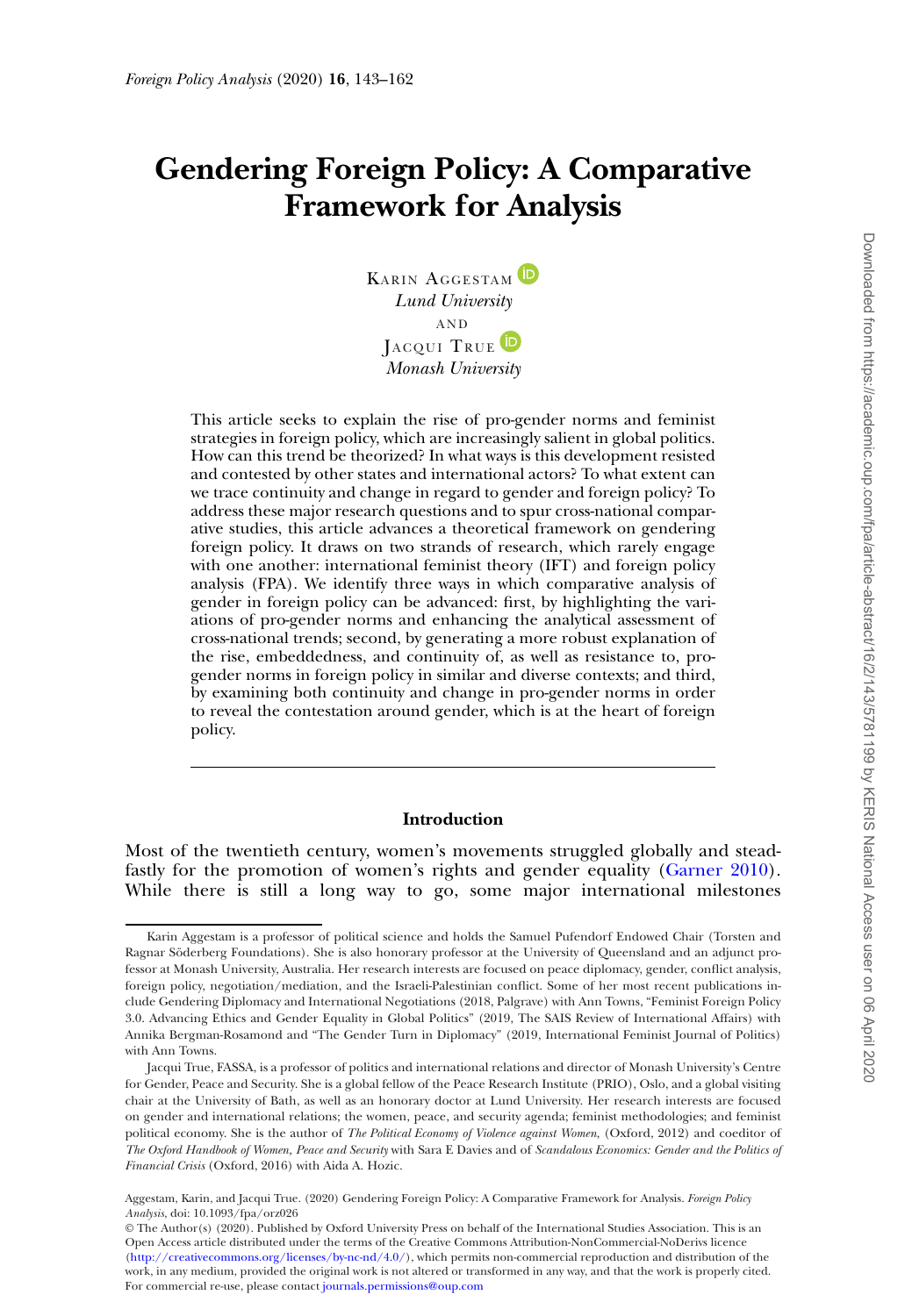have been achieved in the last few decades, such as the landmark Convention for the Elimination of all Discrimination against Women (CEDAW) in 1979 and the United Nations (UN) Security Council resolution 1325 on Women, Peace, and Security (WPS) in 2000 (see [Davies and True 2019\)](#page-17-1). Gender equality is an increasingly salient issue on the contemporary global agenda as a standalone Sustainable Development Goal (SDG) and with "gender mainstreaming" now an important objective for many international institutions, states, and organizations [\(True and Mintrom 2001\)](#page-19-0). Foreign aid given by wealthier states specifically targeting gender equality has "quadrupled . . . to \$10 billion in the past decade" [\(O'Reilly 2016\)](#page-18-0). Women's security is also increasingly linked to national and international security, which the "Hillary doctrine" under US Secretary of State Clinton illustrates [\(Hudson and Leidl 2015\)](#page-18-1).

In more recent years, a growing number of "women-friendly-states" have taken the lead in promoting gender equality in global affairs, framing the advancement of women issues, representation, gender equality, empowerment, and leadership as "smart diplomacy and economics" [\(Clinton 2010;](#page-17-2) Wallström [2016\). Hence, there are today a number of states, such as Australia, Canada,](#page-19-1) Norway, Sweden, South Africa, and the United Kingdom, that are pursuing the Women, Peace, and Security (WPS) agenda as one of their core pillars in foreign policy [\(True 2017b\)](#page-19-2). At the same time, there is emerging research evidence that shows that increases in women's elite participation in peace processes as delegates and representatives, as well as women's participation in politics and in civil society movements, result in a less conflictual world with more sustainable peace settlements [\(UN Women 2015;](#page-19-3) [Krause et al. 2018\)](#page-18-2) and more gender-inclusive peace agreements that promote women's empowerment and more gender-equal societies after conflict [\(True and Riveros-Morales 2019\)](#page-19-4).

How are we to explain this rise of these "pro–gender equality" norms and focus on women's empowerment in foreign policy? In what ways is this development resisted and contested by states and international actors? In this article, we define "pro–gender equality norms" (shortened to "pro-gender norms") as the inclusion of one or more of the four following types of commitments in foreign policy: first, the explicit practice of "gender mainstreaming" as a policy approach to advance gender equality and women's rights as key issues within and across foreign security and defense, economic development, trade, aid, and humanitarian policies and at all levels of foreign policy–making[;1](#page-1-0) second, international development assistance that substantially targets (usually as a defined proportion of total aid) gender inequality and seeks to transform gender relations; third, a focus on women's security and human rights as indicators of state stability and international security as evidenced by commitment to the UN WPS agenda and the adoption of WPS National Action Plans (NAPs); and fourth, other concrete foreign policy gender equality institutional or legislative mechanisms, such as establishing global ambassadors for women and girls' empowerment or explicit commitments to promoting women's leadership within the foreign policy portfolio to achieve greater gender equality (see [Goldsmith 2016\)](#page-17-3).

One overarching question that this article seeks to explain is how far pro-gender norms have become embedded in foreign policy domains, such as development and humanitarian policy versus security and defense domains? To what extent can we trace continuity and change in foreign policies with respect to pro-gender norms? Given the increasingly explicit statements of feminist or pro-gender foreign policies,

<span id="page-1-0"></span><sup>&</sup>lt;sup>1</sup>UN Economic and Social Council agreed conclusions 1997/2 define gender mainstreaming as: "the process of assessing the implications for women and men of any planned action, including legislation, policies or programmes, in all areas and at all levels. It is a strategy for making women's as well as men's concerns and experiences an integral dimension of the design, implementation, monitoring and evaluation of policies and programmes in all political, economic and societal spheres so that women and men benefit equally and inequality is not perpetuated. The ultimate goal is to achieve gender equality."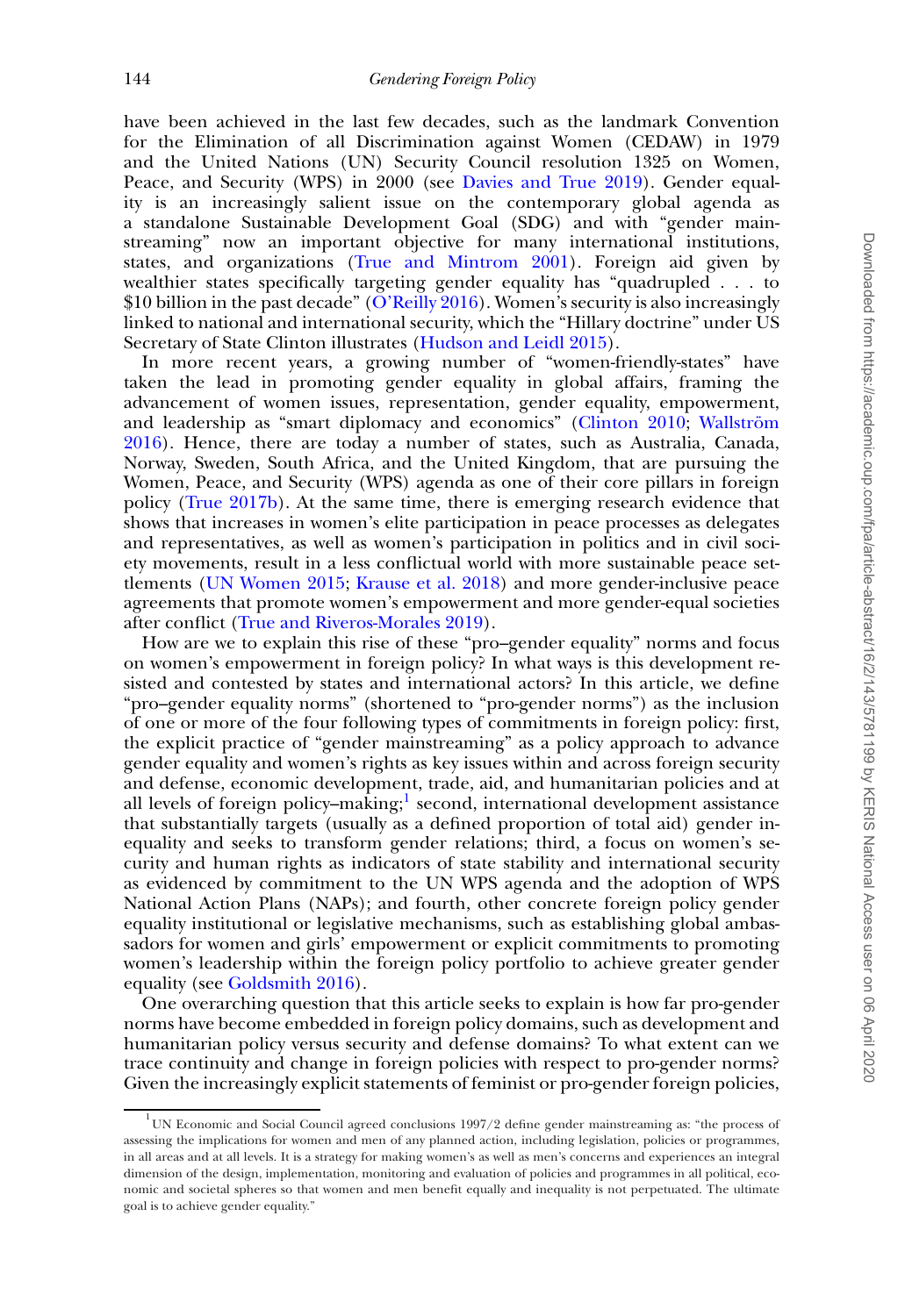what difference does a gendered approach to foreign policy make compared with traditional approaches to conventional foreign policy?

The research puzzle raised in this article is set against the wider global context of liberal internationalism and the challenges to the rules-based order. For instance, UN Security Council resolution 1325 was adopted in 2000 at the peak of the liberal peacebuilding era, which was characterized by widespread optimism for exporting liberal ideas of human progress, development, and liberal democracy around the world and to the Global South. This was also a response to the growing number of internal and destructive conflicts in the 1990s. With devastating ethnic cleansing and genocide taking place in Western Balkans, Rwanda, and other regions, there were increasing public calls for the international community to take on a more proactive strategy and intervention in contemporary conflicts (e.g., [Kaldor 2012;](#page-18-3) [Chinkin 2019\)](#page-17-4). Yet, the framing of this specific peacebuilding paradigm has largely built on what is perceived in the Global North as consensual knowledge, impartial expertise, and technocracy [\(McGinty 2012\)](#page-18-4). Although there are a growing number of UN-sponsored peace processes today that address and integrate gender and women rights as part of the negotiations [\(Aggestam 2019;](#page-16-0) True and Riveros-Morales [2019\), the actual implementation of gender clauses in peace agreements is still one](#page-19-4) of the major hurdles. Since 2016, there has actually been a decline in all areas of establishing gender-sensitive peace processes, including the participation of women and the use of gender technical advisors.<sup>2</sup>

While progress has been made in advancing pro-gender norms in various international fora, individual state foreign policies and their international relations, we can at the same time observe an opposite trend of increasingly antagonistic global politics [\(Mouffe 2005\)](#page-18-5), which vociferously contests and resists the diffusion of progender norms. There is today a striking "re-masculinisation" (cf. [Jeffords 1989\)](#page-18-6) of foreign policy taking place, where traditional short-term security concerns take precedence—for example, in the "global war on terror"—over considered engagements in the long-term security and prevention of conflict. An example of the resistance to pro-gender norms is the 2017 reinstatement and expansion of the Mexico City Policy in the United States—coined "the global gag rule"—that bans the use of US foreign aid funds to nongovernmental healthcare organizations that discuss abortion, advocate for abortion rights, or provide abortions (even if such organizations use non-US funds), as well as ended US financial contributions to the UN Population Fund (UNFPA) (see [Tanyag 2017\)](#page-19-5).

Moreover, there is a noticeable rise of illiberal democracies and right-wing populism, in which men in particular seek to reclaim their entitlements. Hence, we argue in line with [Inglehart and Norris \(2003\)](#page-18-7) that gender constitutes one of the major fault lines in contemporary global politics. It is not so much gender differences in values and attitudes that are of significance in surveys of the World Values Survey but rather the differences in values/attitudes about gender and sexuality within [and across countries, which divide global politics \(](#page-19-7)[Warriner and Tessler 1997](#page-19-6)[;](#page-19-7) True 2004; [Bjarnegard and Melander 2017,](#page-17-5) 158). In this regard, men's leadership and attitudes are important since both men and women can hold pro–gender equality or feminist attitudes and therefore purport these ideas through their behavior as foreign policy agents. Furthermore, it is not possible to explain the challenge and resistance to the adoption of pro–gender equality foreign policies without recognizing the structural and hierarchical principles of patriarchy that are historically [ingrained as part of state identities, diplomatic practices, and global order \(Enloe](#page-17-6) 2017; [True 2017a\)](#page-19-8).

<span id="page-2-0"></span> $2^\circ$  After consistent increases between 2010 and 2015, the percentage of signed peace agreements containing gender-specific provisions declined in 2016, when only half of the six signed agreements contained such provisions [\(Afghanistan, Colombia, Democratic Republic of the Congo\), and as compared with 70 percent in 2015" \(UN Secretary-](#page-19-9)General 2017, para 16).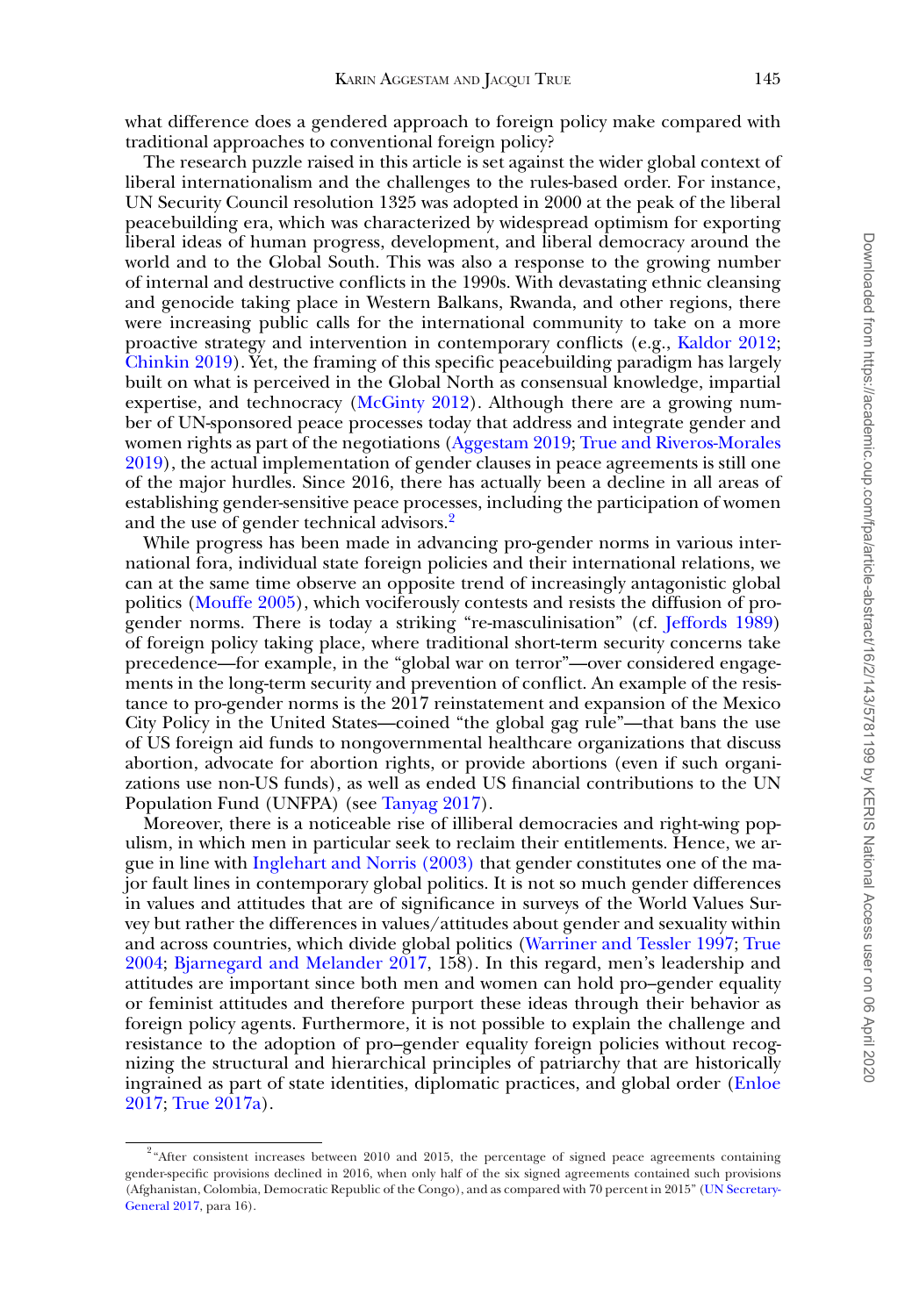Yet, while a number of studies have assessed the impact of UN Security Council Resolution (UNSCR) 1325 within and across states [\(Olsson and Gizelis 2015\)](#page-18-8), there are surprisingly few that address gender and foreign policy overall in which [women, peace, and security is just one aspect \(Aggestam and Bergman-Rosamond](#page-16-1) 2016; [Bilgic 2016;](#page-17-7) [Henshaw 2017\)](#page-17-8). We can also observe a "gender turn" in the study of diplomacy, which focuses on diplomatic history, descriptive representation, and gendered institutions [\(Aggestam and Towns 2019\)](#page-16-2). Yet, there is still a whole new area open for research and for comparative studies on gender and foreign policy specifically. Inspired by the pioneering study by [McBride Stetson and Mazur \(1995\)](#page-18-9) on comparative state feminism, we argue that more scholarship is needed that systematically and cross-nationally assesses the extent to which pro-gender norms and feminist goals are present, adopted, and practiced (if not fully realized) in foreign policy. As such, general trends and specific patterns of foreign policy change can be identified as a gender perspective is applied to key issues on women's status and rights in global politics.

As part of that endeavor, we advance here an analytical framework on gendering foreign policy by drawing upon two strands of research, which rarely engage with one another—namely international feminist theory (IFT) and foreign policy analysis (FPA). We argue that there are a number of key intersections between the fields, which can serve to constructively bridge the divide, thereby generating new theoretical and empirical knowledge on gender and foreign policy of mutual benefit to both feminist theory, gender studies, and foreign policy analysis. There are also synergies and complementarities. For instance, feminist scholarship provides an overarching critical theoretical gaze and conceptual clarity on gender, patriarchy, power configurations, and feminist norms and principles, while FPA helps to advance multilevel and comparative approaches to systematically analyze and explain foreign policy decision-making processes and outcomes.

The article is structured in the following way. In the first part, we explore the potential for opening up a dialogue between the fields of IFT and FPA. We elaborate in what ways they constructively can engage and inform one another. Strengths and weaknesses are identified, as well as key intersections for bridging the two fields. In the second part, we advance a theoretical framework and operationalize some key concepts central for analyzing gender and foreign policy. Drawing on the empirical results from the five country case analyses (Australia, Canada, Norway, South Africa, and Sweden) included in this special issue, we elaborate how cross-national comparative studies can be enhanced to discern regional and global patterns and trends, as well as to generate policy-relevant theoretical premises. The last part identifies three ways to conduct cross-national comparison on gendering foreign policy and how to trace continuity and change.

## **Bridging the Divide Between IFT and FPA**

Obviously, international feminist theory and foreign policy analysis are highly relevant fields of research to the study of gender in foreign policy and offer many rich theoretical and empirical entry points. Yet, there are few scholars (e.g., Hudson and [Leidl 2015\) until now who have pursued the task of combining these two strands](#page-18-1) of research. We argue that synthesizing them can provide opportunities to advance theory and explore new lines of empirical inquiry. We also believe that by this crossfertilization new novel insights can be generated on the agency-structure debate in international relations (IR). In the section below, we first probe the strengths and weaknesses of these bodies of theory in explaining and understanding the dynamics of gender and foreign policy. Note that we make no claim to present a complete state-of-the-art of either field. Instead, we identify synergies and intersections, which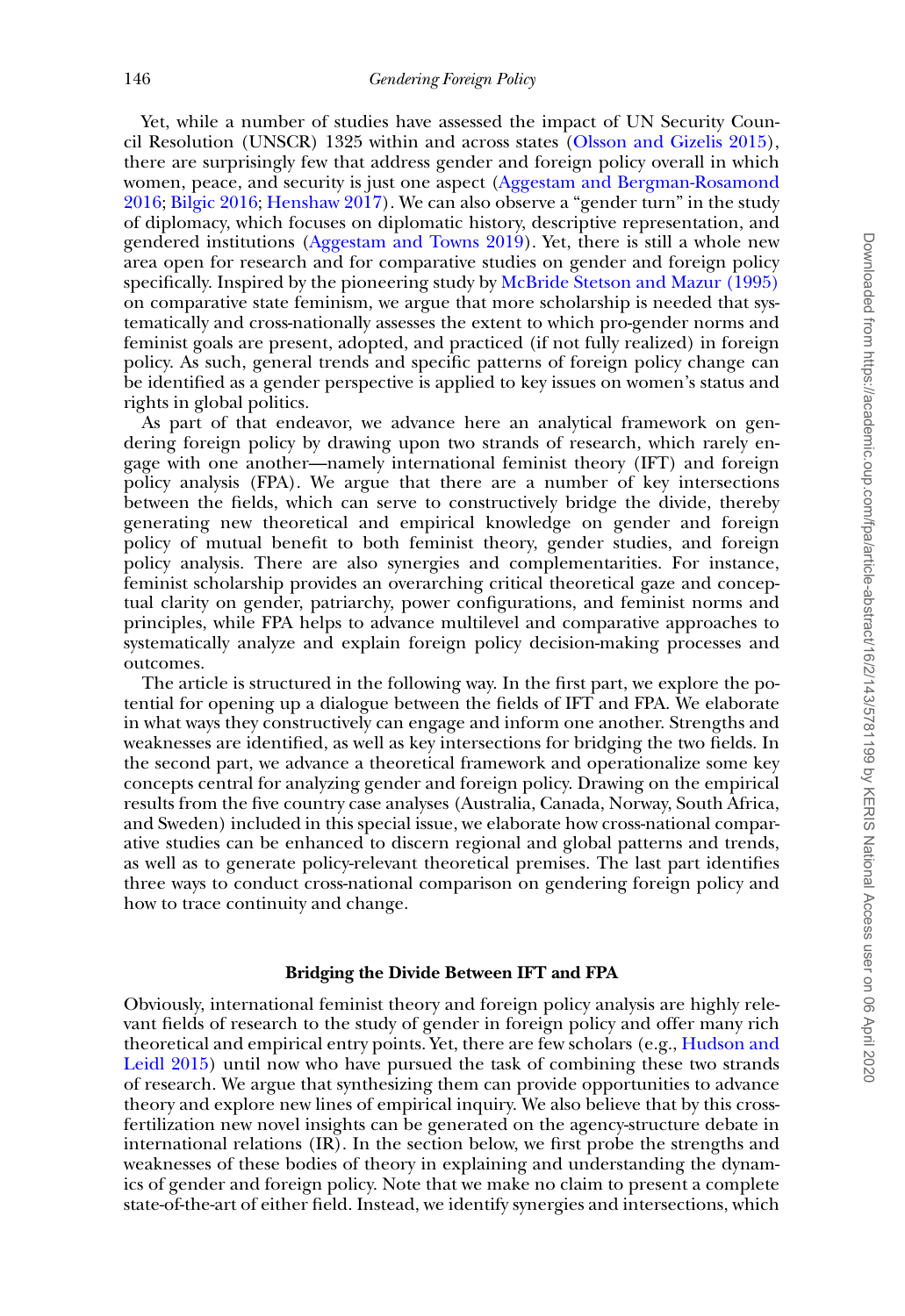can be used to expand and advance the theoretical framework, which is presented in the next section.

#### *International Feminist Theory*

Feminist IR theory is an expansive and diverse field of scholarship, which is applied to a broad range of issues and areas (see, for example, [Sjoberg 2013](#page-18-10) on global conflict and war; [Shepherd 2017](#page-18-11) on peacebuilding; and [Tickner 2014](#page-19-10) on IR theory). As such, it is distinguished by its plural and interdisciplinary theoretical orientation and multilevel approaches to method and empirical analysis. Yet, few feminist scholars have studied the adoption of gender norms in foreign policy (for important exceptions, see [Hudson and Leidl 2015;](#page-18-1) [Bilgic 2016;](#page-17-7) Aggestam, Bergman-Rosamond, [and Kronsell 2019\). One reason for this may be the general skepticism among fem](#page-16-3)inist scholars regarding the capacity of state-centered institutional frameworks to further feminist political agendas. States are often viewed as ingrained with patriarchal, hierarchical, and oppressive power structures [\(Peterson 1992;](#page-18-12) Parashar [et al. 2018\). Gendered analyses have shown how states extend masculine protection](#page-18-13) to "womenandchildren" while also perpetrating social, political, and economic inequalities that make women insecure in the first place (Parashar, Tickner, and True [2018\). Liberal, postcolonial, and religious states variously all express hierarchies of](#page-18-13) male entitlement and female subordination; therefore, a state cannot be seen as a neutral agent from a feminist perspective [\(Peterson 1992;](#page-18-12) McBride Stetson and [Mazur 1995\). As a consequence, for women to advance and be successful as agents](#page-18-9) of the state, they must conform to some extent to its norms and discourses, which reflect a historically male-centered perspective.

Another reason may be a reluctance to engage and analyze accounts from within by diplomats and foreign policy leaders. Token women are often portrayed as operating and adjusting to masculine norms and scripts and co-opted by male power structures, which tend to dominate the foreign policy domain. As feminist scholars of international relations have long observed, "adding women and stirring" does not transform policy outcomes [\(Peterson 1992\)](#page-18-12). Instead, more emphasis has been placed by feminist scholars on "external" push factors, such as international norms, transnational networks, and restraining patriarchal power structures. Yet, we argue that the time is ripe to advance a more sophisticated gendered notion of agency in foreign policy leadership. Moreover, as this article is concerned with change and continuity in foreign policy, we believe that such an approach can generate more nuanced understandings and explanations of the rise of pro-gender norms in foreign policy.

Given the skepticism toward the state, feminist theory has emphasized the state itself as consisting of multiple, often contradictory agencies and actors, highlighting the spaces and opportunities for feminist interventions [\(Pringle and Watson 1992;](#page-18-14) [Kantola and Dahl 2005\)](#page-18-15). [Marian Sawer and Sandra Grey \(2009\)](#page-18-16) have developed the concept of insider-outsider support structures that enable women bureaucrats working in the state to connect with women's movement actors working outside the state (see [Eisenstein 1996](#page-17-9) on the concept of "femocrat"). Moreover, Htun and Weldon (2012) [have sought to measure the influence of women's civil society movements on](#page-17-10) key state policy outcomes, such as the rise of new laws to reduce and end violence against women.

Comparative feminist studies are also highly relevant to theorizing change and continuity in foreign policy [\(McBride Stetson and Mazur 1995;](#page-18-9) McBride Stetson 2001; [Outshoorn 2009\). They explore the range of factors affecting the ways in](#page-18-17) which gender norms and gender-sensitive policies are diffused within and across state institutions. [Htun and Weldon \(2018\)](#page-17-11) ask when and why do governments promote women's rights? By analyzing seventy countries across three decades, 1975– 2005, they are able to show how different logics of politics operate in different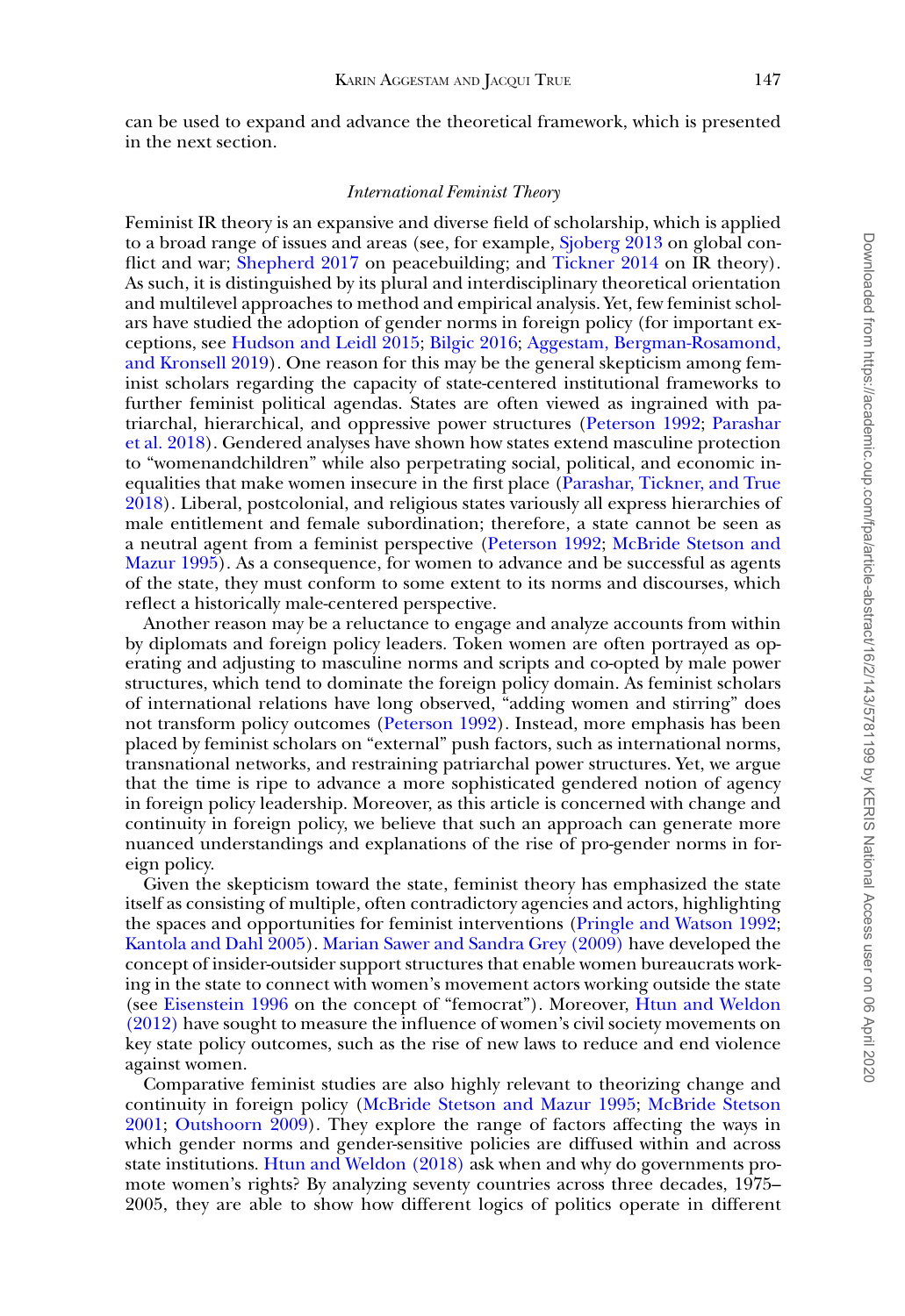policy domains: on violence against women and workplace equality policy, norms are influential because of a logic of (international) status hierarchy among states, whereas on policies regarding family law, abortion, and contraception, a logic of doctrinal politics at the domestic level dominates, given the influence of religious institutional actors.

Feminist theory in the international relations field building on constructivist scholarship has also pioneered the study of nonstate actors and transnational forces below and above the state in promoting normative changes that have implications for state foreign policies [\(Klotz 1995;](#page-18-19) [Finnemore 1996;](#page-17-12) [Zwingel 2015\)](#page-19-11). The presence and acceptance of quotas for equitable gender representation, institutions for mainstreaming gender analysis, and antiviolence against women policies, for instance, are prior structures that increasingly shape contemporary foreign policy, giving rise to specific pro–gender equality norms and strategies. Compared with constructivist and institutional frameworks for norm diffusion, international feminist theory has been even more focused on how transnational networks within and across states are instigated by locally connected grassroots actors, such as women's groups and organizations, rather than international organizations or epistemic "expert" communities [\(True and Mintrom 2001;](#page-19-0) cf. [Acharya 2004\)](#page-16-4). In fact, the research agenda on norm diffusion has been vitally shaped by feminist research on feminist networks as agents of diffusion [\(Htun and Weldon 2012;](#page-17-10) [Krook and True 2012;](#page-18-20) Hughes, Krook, [and Paxton 2015\). These networks are seen as works in progress that actively shape](#page-18-21) the international norms that are themselves dynamic processes subject to contestation and change. Moreover, feminist scholars have addressed practical challenges in researching these networks. They could not rely on existing databases or knowledge. Thus, they have built new repositories of knowledge, collecting international data from the ground-up on women's organizations, pro–gender equality laws, quotas, and institutions in as many states as possible, enlisting the assistance of key partners in policy and justice institutions and civil society [\(True 2019\)](#page-19-12).

While studying international normative change, feminist theorists have noticed the dynamic and nonlinear evolution of the meaning of norms on gender and gender equality [\(Lombardo, Meier, and Verloo 2009;](#page-18-22) [Zwingel 2015\)](#page-19-11). We would therefore expect similar dynamic understandings of gender and gender equality to affect foreign policies. Focusing on the fluidity and multiple meanings of a norm provides greater analytical leverage for explaining why gender equality norms emerge and appear to be widely accepted across states even though they hardly ever achieve their intended aims [\(True 2019\)](#page-19-12). This insight is directly applicable to foreign policy analysis and the analysis of the outcomes of pro–gender equality foreign policies. For instance, in the WPS foreign policy domain, a binary conception of sex can be found at the heart of UNSCR 1325. Yet over nearly two decades, WPS as an international community of practice has progressively recognized greater diversity and intersectionality in the category of woman (girls/youth, minority status/ethnicity, disability), as well as recognizing the category of men and boys (gender rather than sex), particularly as victims of sexual and gender-based violence and supporters of women's agency in peacebuilding, thus changing the dominant meaning of "gender" as understood in international peace and security discourse and practice.

In sum, feminist international theory is both structure and agency focused and offers a dynamic, nonlinear account of policy change and continuity to foreign policy analysis as well as the import of gender. In recognizing the ongoing constitution of norms, it confers an active role to gendered agents in identifying and interpreting norms and policy problems [\(Bacchi 1999\)](#page-17-13). At the same time, advocacy networks that continually alter their membership and policy agendas constitute an ontological standpoint that mediates the tension between analyzing agency versus structure. As Zwingel argues, transnational networks have their own political agendas and are not automatically knowledgeable and supportive of international norms [\(2013,](#page-19-13) 113). They engage in trial and error processes, in theory and practice, to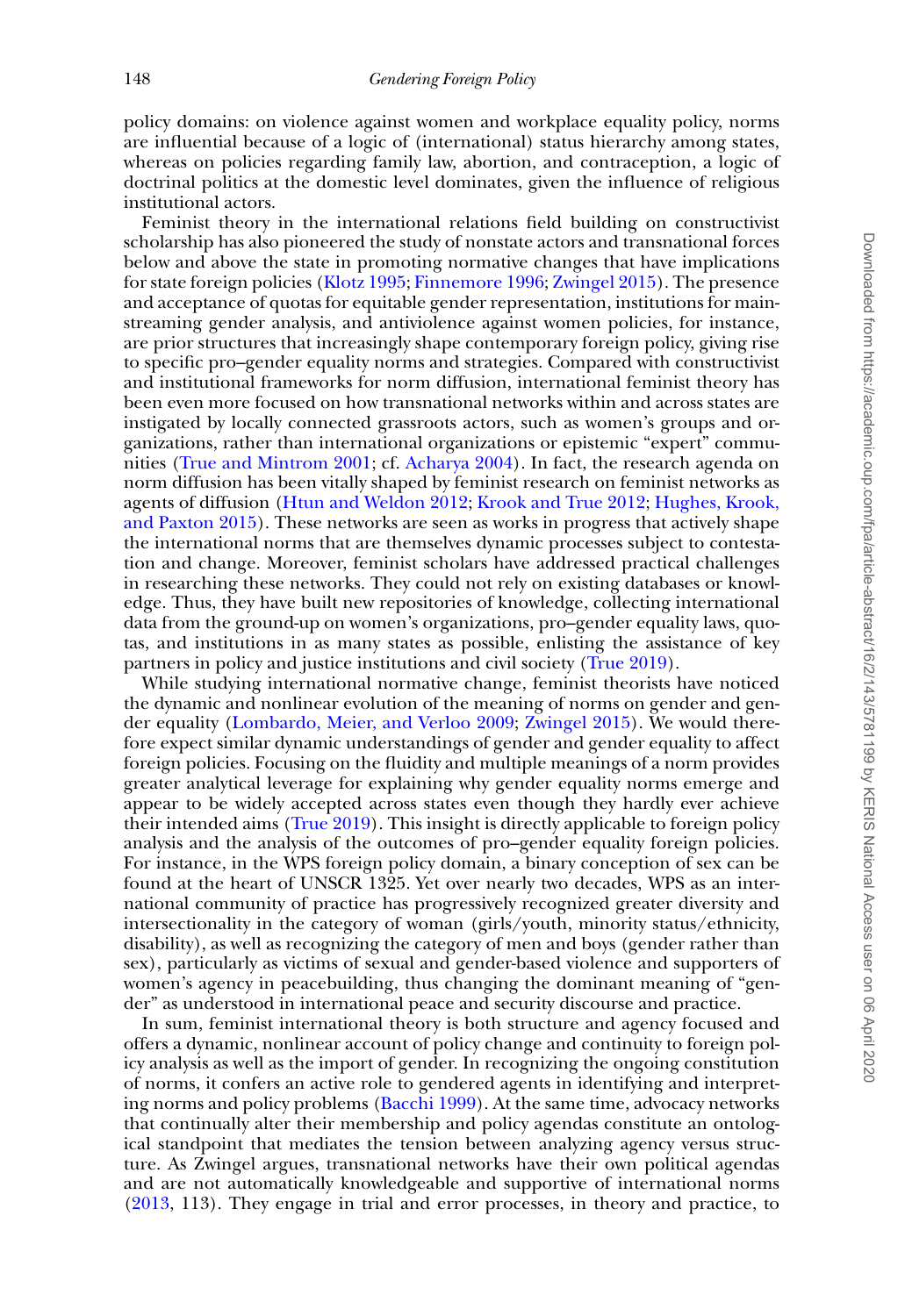[see what works for translating principled ideas into concrete outcomes \(Krook and](#page-18-20) True 2012, 117).

#### *Foreign Policy Analysis*

While there are major epistemological differences between IFT and FPA, there are also a number of overlapping areas and intersections—for example, the centrality of linking the domestic to the international, addressing the interplay between agency and structure, and an openness to pursuing interdisciplinary studies and multilevel theory as well as empirical analysis. FPA has, in many ways, strived and developed in the shadow of IR. Whereas IR for a long time dominated the discipline with its reliance primarily on structural theoretical explanations, FPA has, since its establishment as a research field, centered more on foreign policy decisionmaking—the complexities of international politics that practitioners and decision makers are confronted with. As such, FPA has sought to open up the black box of decision-making by pursuing actor-oriented and multilevel theories of foreign policy processes, resulting in complex multifactorial analyses on a broad range of issues [\(Rosenau 1974;](#page-18-23) [George 1993;](#page-17-14) [Hill 2015;](#page-17-15) [Smith et al. 2016\)](#page-18-24).

Although FPA traditionally puts a strong emphasis on behavioralism, a broad range of theoretical perspectives and methodological approaches have been advanced—for example, to highlight how psychological, individual, organizational, [and bureaucratic processes impact foreign policy outcomes \(](#page-17-17)[Allison 1971](#page-17-16)[;](#page-17-17) Brecher 1972; [Gross Stein and Pauly 1992;](#page-17-18) [Hudson 2014\)](#page-18-25). Ole Holsti's pathbreaking research in the 1970s on national role conceptions, societal characteristics, and their influence on policy making, state agency, and foreign policy outcomes has been instrumental in advancing the field.

Linking domestic politics to international relations, Putnam has advanced the novel notions of "double-edged diplomacy" and "two-level games" [\(1988\)](#page-18-26) as a way to capture how diplomats, politicians, and political leaders are constrained and enabled by the interaction between these contexts—for instance, in international negotiations. In another study, Jeffrey [Checkel \(1999\)](#page-17-19) argues that we can only fully understand foreign policy and cross-national variation by linking international norms to domestic change. In a similar vein, Michael Barnett (1999) [analyses how foreign policy change can be legitimized by studying the in](#page-17-20)teraction between normative international structures and domestic institutional contexts and cultural landscapes, which inform political actors and guide social practices.

In addition, FPA offers a useful entry point, as the field contains large and rich numbers of comparative empirical studies of foreign policies. Hence, FPA scholarship has ambitiously sought to conduct major cross-national studies, with big data collection and data sets. At the same time, it has generated more limited advancement of foreign policy theory. Furthermore, FPA is heavily centered on and confined to state-centrism. It is only recently that FPA has begun to move beyond North America and Europe and to assess the impact of nonstate actors in foreign policy processes and in the broader realm of international relations [\(Hudson 2014\)](#page-18-25). As part of this endeavor, critical foreign policy analysis has developed and grown as a subfield in FPA [\(Williams 2005\)](#page-19-14). This strand of research underlines the importance of both structure and agency and puts forward a much broader view of international politics [\(Smith et al. 2017\)](#page-18-27). Similar to IFT, critical foreign policy analysis highlights how states' foreign policies are shaped both by nongovernmental organizations on the inside and transnational social movements and norms on the outside. For instance, with a time-series cross-sectional data set, [Youngwan \(2017\)](#page-19-15) shows how NGOs directly influence states' foreign aid policy behaviors toward other states. Furthermore, critical FPA scholars probe discrepancies between theory, knowledge, and reality, as well as the mismatch that exists between foreign policy rhetoric and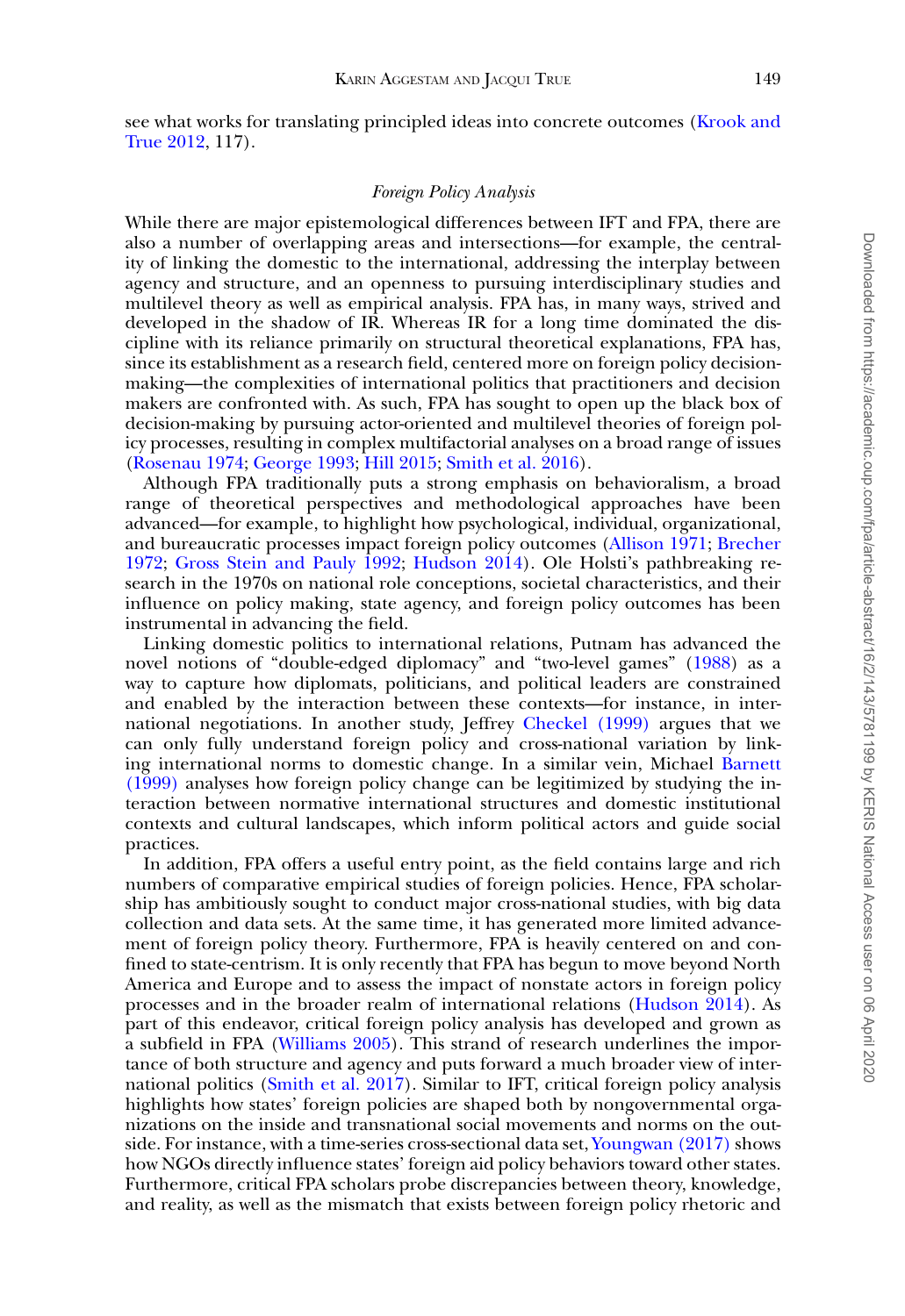<span id="page-7-0"></span>

| International feminist theory                                                                                                                                                                                                                                                                                                                                                  | Foreign policy analysis                                                                                                                                                                                                                                                                                                  | Prospects for theory<br>development                                                                                                                                                                                                                                                                                                                             |
|--------------------------------------------------------------------------------------------------------------------------------------------------------------------------------------------------------------------------------------------------------------------------------------------------------------------------------------------------------------------------------|--------------------------------------------------------------------------------------------------------------------------------------------------------------------------------------------------------------------------------------------------------------------------------------------------------------------------|-----------------------------------------------------------------------------------------------------------------------------------------------------------------------------------------------------------------------------------------------------------------------------------------------------------------------------------------------------------------|
| • Multilevel analysis (local-global,<br>inside/outside accounts)<br>• Multiple actors (state, nonstate)<br>· Interdisciplinary theories on<br>gender, patriarchy, power,<br>transnationalism, global networks<br>• Nonlinear explanations of<br>pro-gender norms in state<br>institutions<br>• Gender mainstreaming in global<br>politics<br>• Bridging theory-practice divide | • Actor-oriented analysis<br>(leadership, decision<br>making)<br>• Complex multifactor analysis<br>and large cross-national<br>studies<br>• National role conception of<br>states<br>• Double edge diplomacy/<br>two-level games<br>• International norms and<br>domestic change<br>• Bridging theory-practice<br>divide | • Gendered multilevel foreign<br>policy games<br>• Women's foreign policy<br>leadership<br>• Change and continuity of<br>pro-gender foreign policy<br>norms and explaining<br>cross-national trends<br>• Gender identity and foreign<br>policy entrepreneurship<br>• Gender equality as state<br>branding<br>· Gendered recognition in<br>inter-state diplomacy |
| Lacunae                                                                                                                                                                                                                                                                                                                                                                        |                                                                                                                                                                                                                                                                                                                          |                                                                                                                                                                                                                                                                                                                                                                 |
| • Studies on women's foreign policy<br>leadership<br>• Insider accounts of foreign policy<br>processes highlighting gender<br>dynamics<br>• Adoption, diffusion, and<br>institutionalization of pro-gender<br>norms in foreign policy                                                                                                                                          | • Gender-sensitive analyses in<br>theory and empirical studies<br>• Theory advancement<br>• Studies beyond North<br>America and Europe                                                                                                                                                                                   |                                                                                                                                                                                                                                                                                                                                                                 |

**Table 1.** Bridging international feminist theory and foreign policy analysis.

action. As a result, these studies show that foreign policies and decisions can always [be framed differently and are rarely made only because of "necessity" \(Smith et al.](#page-18-27) 2017, 6).

Still, FPA theories overall tend to be "gender blind" [\(Hudson 2005\)](#page-18-28). In an article published as early as 1981 on the foreign policy beliefs of women in leadership positions, Holsti and Rosenau stated: "few predictions about social change seems as safe as the position that women will play an increasingly important role in leadership positions. However, one may judge the pace of change in this respect, there can be little disagreement about the trend." Yet, scholarship on gender in foreign policy is still scarce in FPA. Obviously, the path-breaking research by Hudson and Leidl (2015) [on the Hillary doctrine has opened up the field to gender-sensitive foreign](#page-18-1) policy analysis. Yet, there are nearly no studies, to our knowledge, that seek to explain the overall rise of pro-gender norms and, in particular, how gender identities and practices impact foreign policy processes and outcomes, by using international feminist theory. Hence, there is a great opportunity to advance theory by drawing on both IFT and FPA in examining these research questions as shown in [table 1.](#page-7-0)

## **A Comparative Framework for the Study of Gender and Foreign Policy**

Departing from the points of intersection between IFT and FPA, we advance in this section a comparative theoretical framework on gendering foreign policy for empirical analyses. We clarify some of the metatheoretical assumptions, which the framework builds on. We then elaborate on some of the key concepts of the framework and their operationalizations for empirical analysis. Finally, we focus on the comparative and methodological application of the framework.

Foreign policy is notoriously difficult to define and often lacks precision and a common definition. However, we find Walter [Carlsnaes' \(2002,](#page-17-21) 335) emphasis on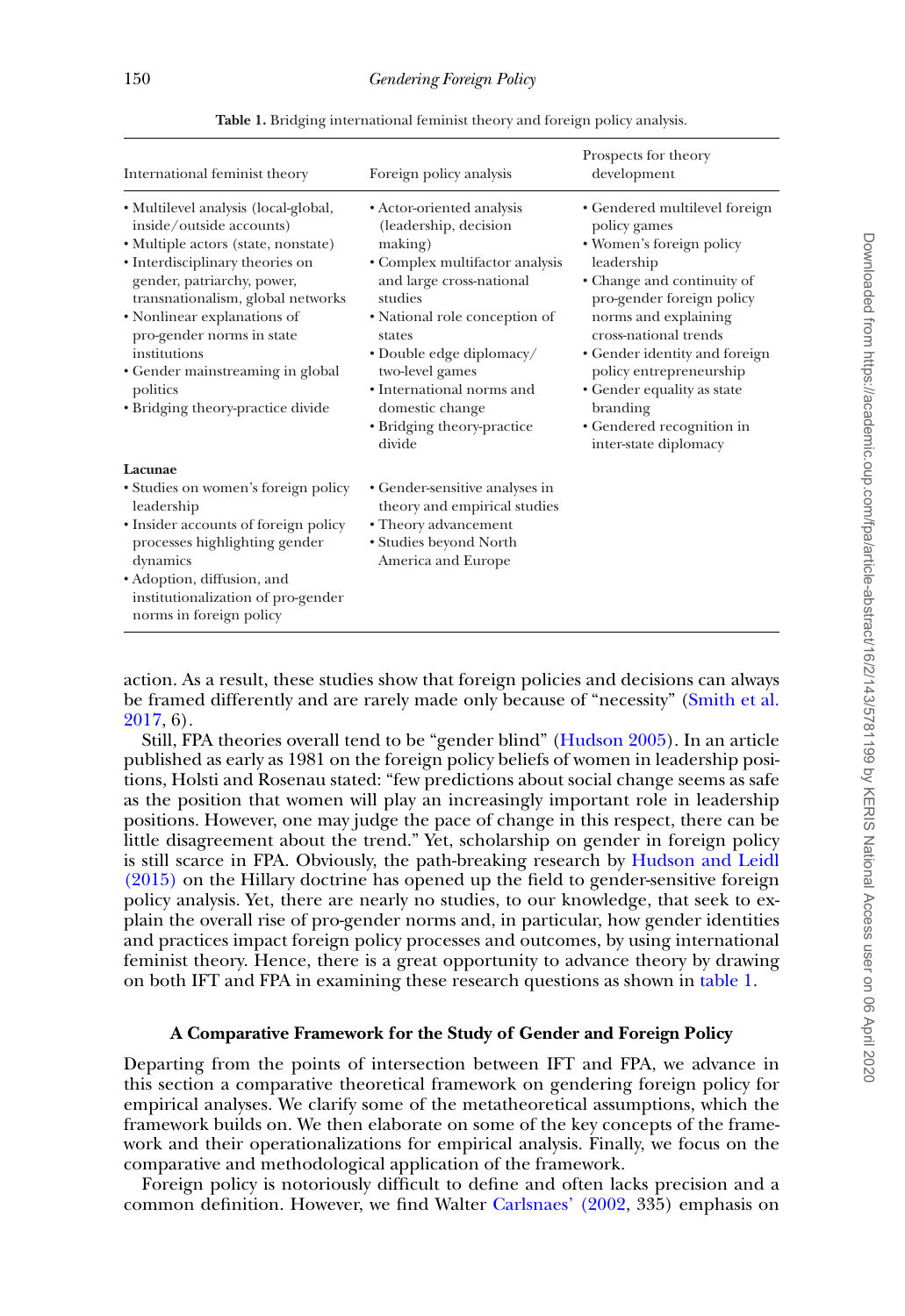the purposive nature of foreign policy useful because it focuses on foreign policy that is expressed in the form of explicitly stated goals, commitments, and directives. As such, foreign policy is seen more as actor-oriented practice than simply a structured response or adaption to external factors.

As mentioned above, one of the big debates in the field of FPA relates to agency and structure [\(Giddens 1979;](#page-17-22) [Carlsnaes 1992\)](#page-17-23), which focuses on the dualism between them. In this article, we view human agents and structures as fundamentally interrelated and mutually constituted. But again, few if any of the contributions to this debate explicitly problematize gendered structures, hierarchies, and political actors in foreign policy. Hence, one of our ambitions is to make a novel contribution to this debate by highlighting how patriarchy functions as a structuring and ordering principle of international society. As such, we want to highlight how patriarchal structures constrain feminist or pro–gender equality actions. At the same time, we seek to identify specific enabling structures that can create "window of opportunities" in the diffusion and institutionalization of pro-gender norms in foreign policy. To capture the gendered mutual constitution of agent and structure, we think it is useful to think of the interaction between agent and structure as *gendered multilevel games* (inspired by the work of Harding [2004] on structuration and standpoint theory, as well as [Putnam \[1988\]](#page-18-26) on two-level games). Foreign policy actors must negotiate a complex international social world of gender symbolism and gendered practices, which affect how states and individuals present themselves and are perceived and the modes of communication and interaction among them. It thereby sensitizes our empirical analysis to the material lived experiences of people, where gender intersects and often reinforces other social categories of inequality and identity, such as race/ethnicity, sexuality, class, nationality status, and so forth, within, across, and between states.

## *Gender*

To study continuity and change of pro-gender norms in foreign policy requires some delimitation of the scope for empirical analysis. We suggest three ways in which gendering foreign policy can be studied. First, as one of the five pillars of resolution 1325 centers on participation, descriptive and substantive representation are central. *Gender representation* and inclusion feature large in contemporary policy discourses, as well as in feminist political theory and activism. Gender representation is also central in the growing number of studies on diplomacy that map [and analyze gendered practices of diplomats \(](#page-16-5)[Towns and Niklasson 2017](#page-19-16)[;](#page-16-5) Aggestam and Svensson 2018; [Aggestam and Towns 2018;](#page-16-6) [Cassidy 2018\)](#page-17-24). The analysis should also be attentive to the reproduction of intersectional relations of class, ethnicity, and sexuality inter alia. Second, *gender mainstreaming* is embedded in international liberalism and has been widely adopted in the last two decades by international institutions. As such, this context has provided a window of opportunity (ripe conditions) to promote gender equality and women's rights. In this regard, it is relevant to assess to what extent gender mainstreaming has influenced the foreign policy of specific countries. Third, as gender mainstreaming tends to favor depoliticized and technocratic approaches and outcomes, it is also important that the analysis is assessed according to some *feminist transformative principles*. This will enable a critical scrutiny of gendered relations, which will illuminate contentious politics and patriarchal power practices, as well as the extent to which a specific country is advancing toward a more explicit feminist transformative foreign policy.

#### *Women, Norm Entrepreneurs, and Leadership*

Leadership is another contested concept where some emphasize the role played by individual actors. Others argue that it is the structural contexts that enable and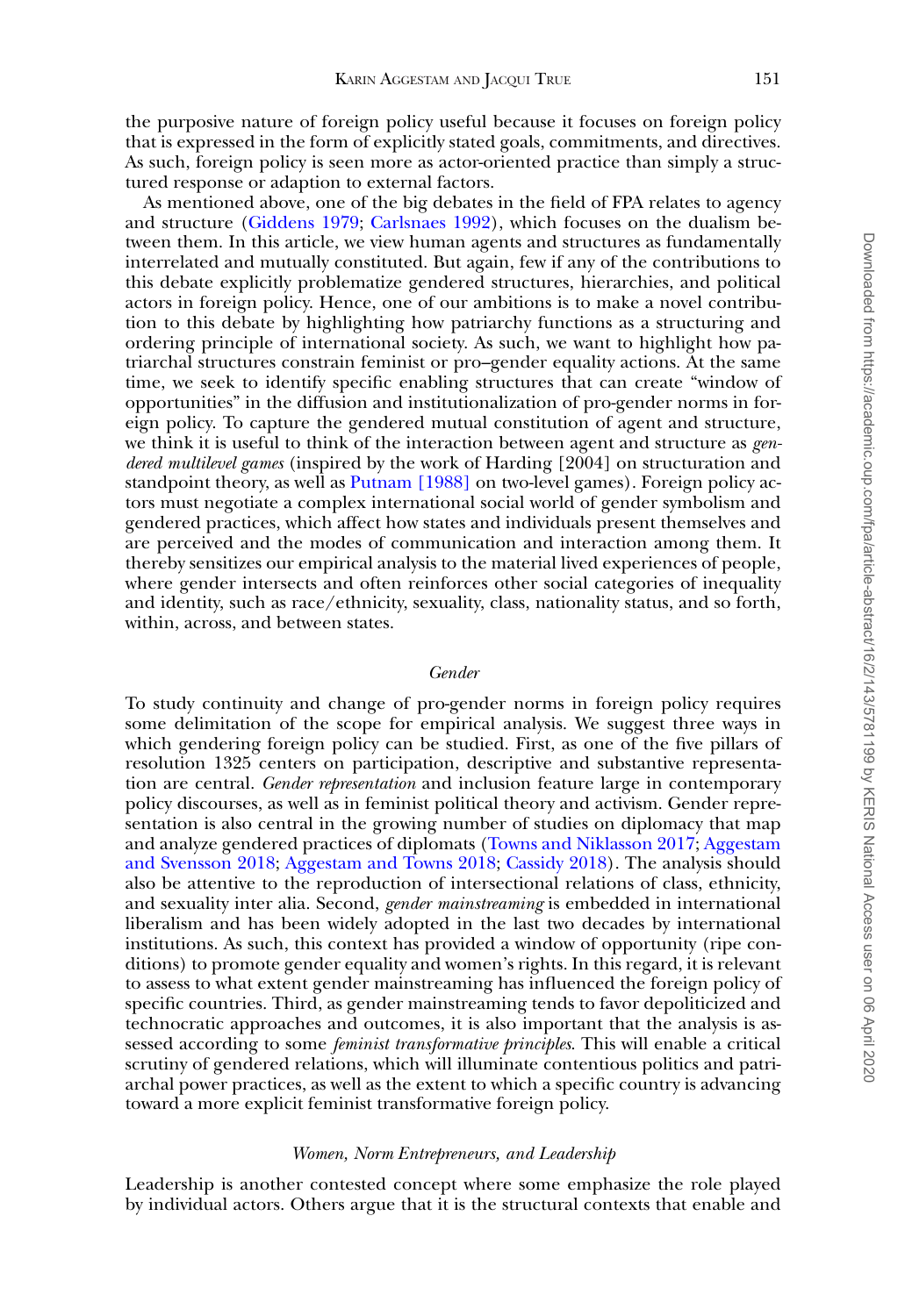constrain leadership. As such, studies on leadership put different emphases on the position, the individual, the process, and the strategy chosen. Obviously, leadership is a relational activity, and the leader-follower nexus is, therefore, central to the analysis [\(Aggestam and Johansson 2017\)](#page-17-25). But, yet again, there are very few studies that directly analyze the foreign policy leadership of women and men as gendered beings. For instance, we know that women leaders often seek to be more masculine and aggressive in foreign policy actions to overcome the perception of feminine weakness [\(Genovese 1993\)](#page-17-26). However, men leaders may also wield their masculine gender identities, whether consciously or subconsciously and with positive and negative outcomes for foreign policy.

Guided by the theoretical framework, we are interested in highlighting women's political agency, leadership, and statecraft but also the use of femininity and masculinity in foreign policy. This highlights how women and men perform and behave in gendered ways, deploying gender images, language, tropes, and actions and how gendered structures pertaining to institutions and states influence and shape foreign policy processes and decisions. But we also want to probe and unpack how the rise of women's leadership of pro–gender equality and feminist foreign policies can help us understand the relationship between agency and structure and, vice versa, how agency and structure help us explain and interpret women's leadership in foreign policy, its limits, and its possibilities? Furthermore, we seek to explore whether there is a shift in going from women's political participation to meaningful women's participation with influence and leadership where women are the decision-makers who lead a new vision for foreign policy and take action on it. There is increasing evidence that the rise of women in public life, in particular as political representatives, results in more gender-inclusive policies in government agendas and greater public service responsiveness to the concerns of female citizens [\(Iyer et al. 2011;](#page-18-29) [Bashevkin 2014\)](#page-17-27).

Different collective leadership styles can impact the adoption of pro–gender equality and/or feminist strategies. We therefore propose the following categories of leadership, which can be applied for empirical analysis: (a) *status quo–oriented*, (b) *gender-sensitive* and inclusive, and (c) *transformative* by deliberately confronting gendered power structures. Yet, one central conundrum is: to what extent do individual leaders matter in the adoption of pro–gender equality and feminist foreign policy? Without a doubt, the promotion of pro-gender norms in foreign policy is strongly attached to the roles of key political figures and foreign ministers, such as Hilary Clinton, Margot Wallström, Julie Bishop, Justin Trudeau, and William Hague [\(Bashevkin 2014\)](#page-17-27). In this regard, the concept of *norm entrepreneur* in foreign policy can be useful [\(Nadelmann 1990\)](#page-18-30). A norm entrepreneur can be understood as a political actor who actively and consciously seeks to promote foreign policy change by integrating pro–gender equality norms [\(Davies and True 2017\)](#page-17-28). Of interest is also what specific foreign policy roles norm entrepreneurs are pursuing. Theories of international norm diffusion most often assume that nonstate actors are the entrepreneurial agents persuading powerful states to change their behavior. By contrast, we argue that state agents can (also) be principled norm entrepreneurs. We explicate the foreign policy acts that make them significant agents of international socialization. Unlike nonstate actors, who set the agenda by advocating for new norms, foreign policy decision-makers can take advantage of their positionality and their relative power to advance the recognition of certain underimplemented norms by redefining the "national interest," what is included in it, and what is meant by it. Hence, the gender identity and positionality of the entrepreneur or foreign policy actor matters [\(Davies and True 2017\)](#page-17-28). That identity may also facilitate the diffusion of the norm, particularly when it is juxtaposed to the content of the normative or policy change and when the change being sought challenges conventional foreign policy action. For example, male foreign policy leaders may be unlikely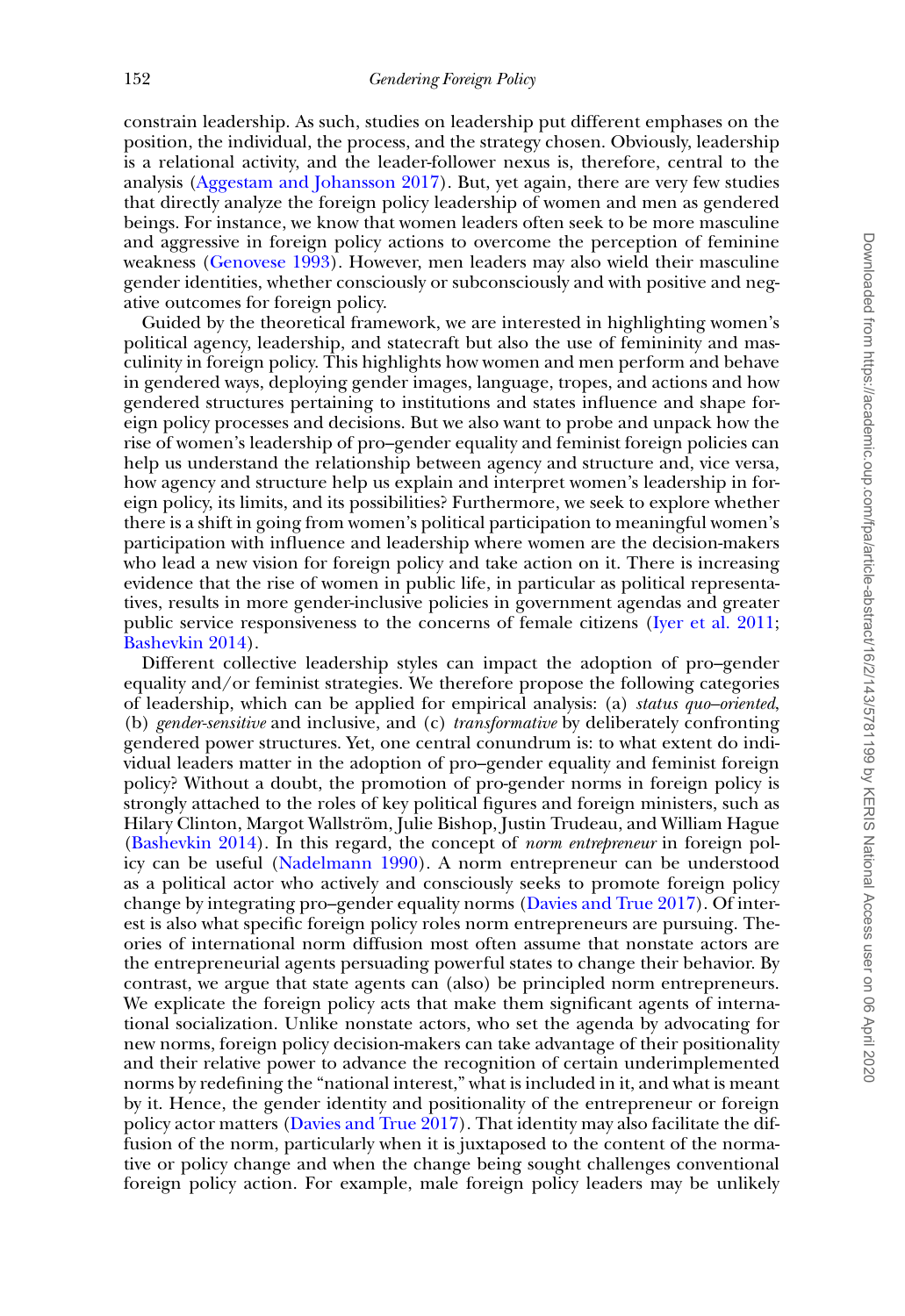messengers of pro-gender norms leading to quite successful agendas of international socialization [\(Davies and True 2017\)](#page-17-28).

#### *Practice and Foreign Policy Orientation*

The foreign policy orientation of a state provides an overarching frame to explain the rise, continuity, change, and/or resistance to pro–gender equality norms. The foreign policy orientation also includes state identity, which is (re-)constituted by a broad range of historical, domestic, and international conditions, actors, and practices. In Ole [Holsti's \(1970\)](#page-17-29) original work on national role conception, he tries to capture how nations view themselves and their roles in the international arena (see also [Aggestam 2004\)](#page-16-7). This is, according to Holsti, shaped by elite perceptions as well as by societal characteristics and domestic political imperatives. This is fitting with our ambition to identify enabling and constraining conditions for the promotion of pro-gender norms in foreign policy. Hence, the study of gender and democracy stresses the domestic factors that affect how receptive nation-states are to the promotion of gender equality norms: for instance, the more democratic a state is with respect to its governance, the more likely women's political perspectives, including their "gender perspective" is likely to be politically articulated. Other variables such as the degree of women's political representation and the strength and autonomy of women's movement are also emphasised [\(Htun and Weldon 2012;](#page-17-10) Bashevkin 2014; [True 2016\). Hence, we would expect pro–gender equality foreign policies to](#page-17-27) be advanced by democratic states where women's political presence is most mani[fest and supported by broader women's movements \(McBride Stetson and Mazur](#page-18-9) 1995). Also, we would expect that states with a national role conception or identity as a peacemaker or peaceful democracy would be more likely to adopt pro-gender foreign policy norms to be consistent with this conception. Moreover, sometimes the adoption of pro-gender norms in a peace agreement—for instance, in the case of Columbia or in third-party peace mediation in the case of Norway—can lead to or reinforce the construction of the peacemaker/peaceful democracy identity.

We also argue that it is important to identify key representations and discursive structures that legitimize foreign policies. Hence, the empirical analysis should explore whether some ideas are targeting some specific spheres and whether some domains of foreign policy, such as international aid and humanitarian policy, are more responsive to pro-gender norm diffusion than others, such as national security or international trade policy, and why this is the case? Moreover, how is resistance against such norm promotion articulated and mobilized? Are there linkages or disconnection between various foreign policy spheres, such as trade, economic policy, security, peace diplomacy, and humanitarian affairs?

It is also relevant to analyze and identify how pro-gender norms are anchored and formulated into more specific foreign policy strategies. Practices may, for instance, be expressed in coalition building with both domestic and international actors and other states; for instance, the coalition "friends of WPS" at the UN Security Council expresses such foreign policy coordination, as do the "champions" of the UK's Preventing Sexual Violence Initiative. Furthermore, in what contexts and under what conditions are pro–gender equality practices identified and launched as an important foreign policy change? Conversely, what strategies are other actors using to resist and/or contest such foreign policy change?

Finally, state feminism focuses on changing state structures by institutionalizing women's state machinery, feminist social movements, and women's rights and empowerment [\(Hernes 1987\)](#page-17-30). We therefore argue that states need to be taken seriously but not by privileging state actors as the main or only unit of our theoretical and empirical analysis. Instead, we challenge the domestic-international divide in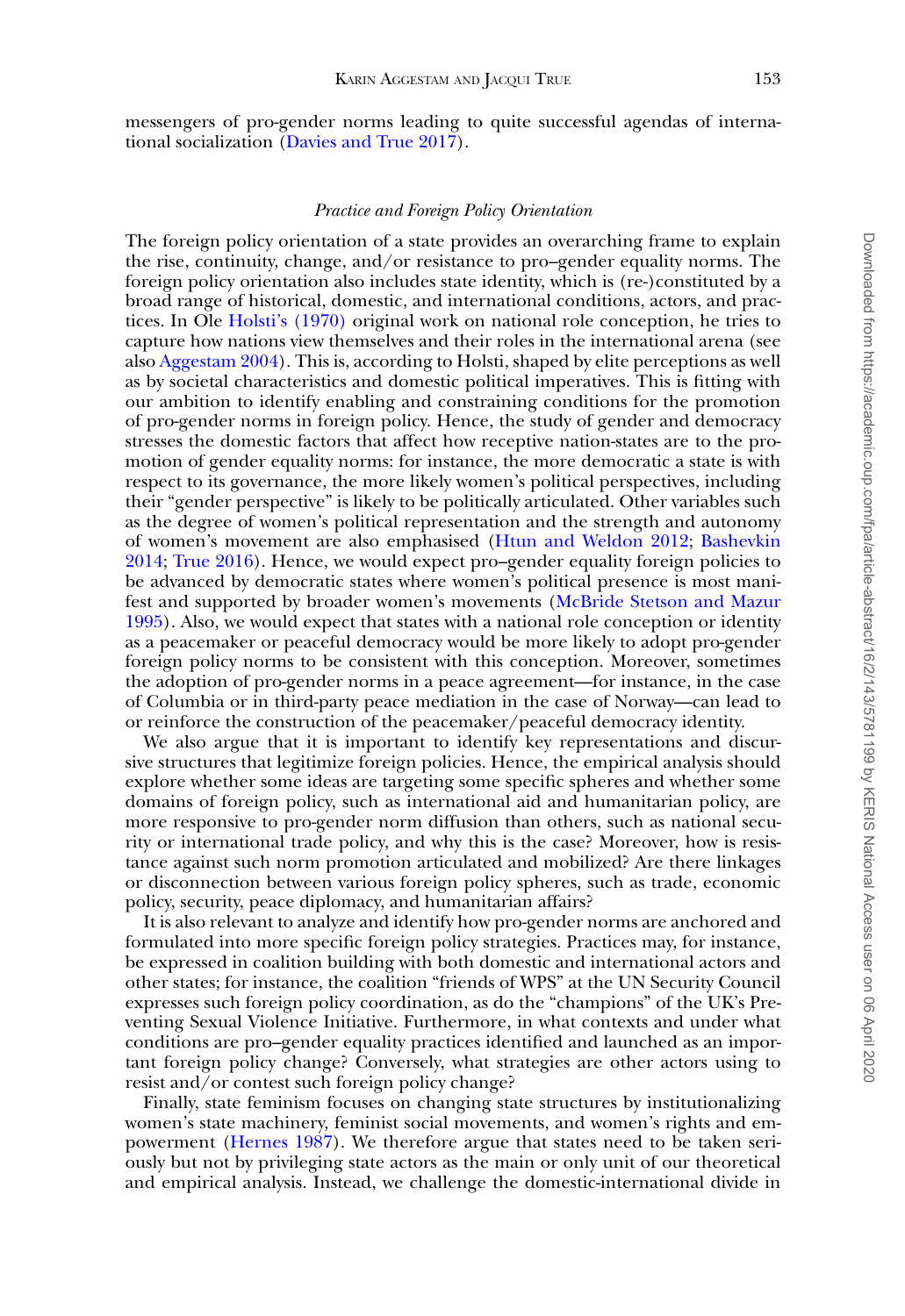foreign policy by recognizing that the state itself consists of multiple actors and is a site of diverse domestic and international structures, processes, and actors. As such, foreign policy diplomacy increasingly involves harnessing the power of global networks that cut across traditional sovereignties to address common and often intractable challenges as much as managing interstate relations.

### *Norm Diffusion and Transnational Networks*

Feminist international theorists have forged new approaches to conceptualize transnational networks as nonstate actors that both directly influence foreign policies through advocacy and indirectly influence these policies through the international normative change they contribute to, which has a bearing on foreign policies [\(Paxton, Hughes, and Green 2006;](#page-18-31) [Htun and Weldon 2012;](#page-17-10) Hughes, Krook, and [Paxton 2015\). Transnational feminist or women's networks work across jurisdictions](#page-18-21) negotiating and localizing international norms to bring about social change as well as policy change, even when there may be no favorable foreign policy leader or norm entrepreneur or an international power structure that mitigates against the adoption of such change. Often these networks depend on generations of local and national social movement activism to make such change possible by forging new alliances, reframing previous ideas and actions [\(Joachim 2008;](#page-18-32) [Zwingel 2013\)](#page-19-13). Going global is a strategy that is expected to increase public support and remove key obstacles to change, but the politics of connecting issues across jurisdictions has the effect of changing both the agents and the norms being pushed [\(True 2019\)](#page-19-12). We therefore propose to pay particular attention to networks in the analysis because they play a critical role in the creation of new institutions advancing gender equality—for instance, in foreign policy. At the same time, networks do not work as a unified social movement. As [Hughes, Krook, and Paxton \(2015\)](#page-18-21) find, women's organizing across states is highly diverse and, in the case of electoral gender quotas, it frequently comes up against proto-feminist agendas that undermine the case for quotas despite the international support for them.

Networks, like norms, can also be viewed as works "in progress." They are most important in the phase after the introduction of a new norm, when the norm in question attains a level of international acceptance. At this stage, networks often become less informal and ad hoc and more professionalized and engaged with governments and intergovernmental institutions. They are distinct from the concept of norm entrepreneur—which is usually understood as an individual leader or single group, rather than a loosely connected set of individuals and groups that actively shapes a norm in progress—which unconsciously reflects the network's own changing formation [\(Nadelmann 1990\)](#page-18-30).

#### *Power*

Power is conventionally understood by international relations scholars, including in FPA, as referring to the material capabilities of states and as a zero-sum quantity in the interstate realm. However, conceptions of power are multiple and increasingly understood as ideational more than positional and shaped by knowledge and symbolic as well as military and production structures [\(Strange 1988\)](#page-19-18). Power is located not merely in material structures, such as the international gender division of labor or control by specific actors; it also lies in "systems of signification and meaning" that are socially produced and affect actors' self-understandings and perceived interests [\(Barnett and Duvall 2005,](#page-17-31) 20). In some respects, the popular term in diplomacy "soft power" captures this ideational, symbolic, and indeed performative concept of power [\(Nye 1990\)](#page-18-33). Furthermore, from a feminist perspective, gender relations are considered intrinsic to the meaning of power itself [\(Scott 1986\)](#page-18-34). Power is always relational [\(Tickner 1988;](#page-19-19) [Sylvester 1994\)](#page-19-20) and conceived less as power-over than as the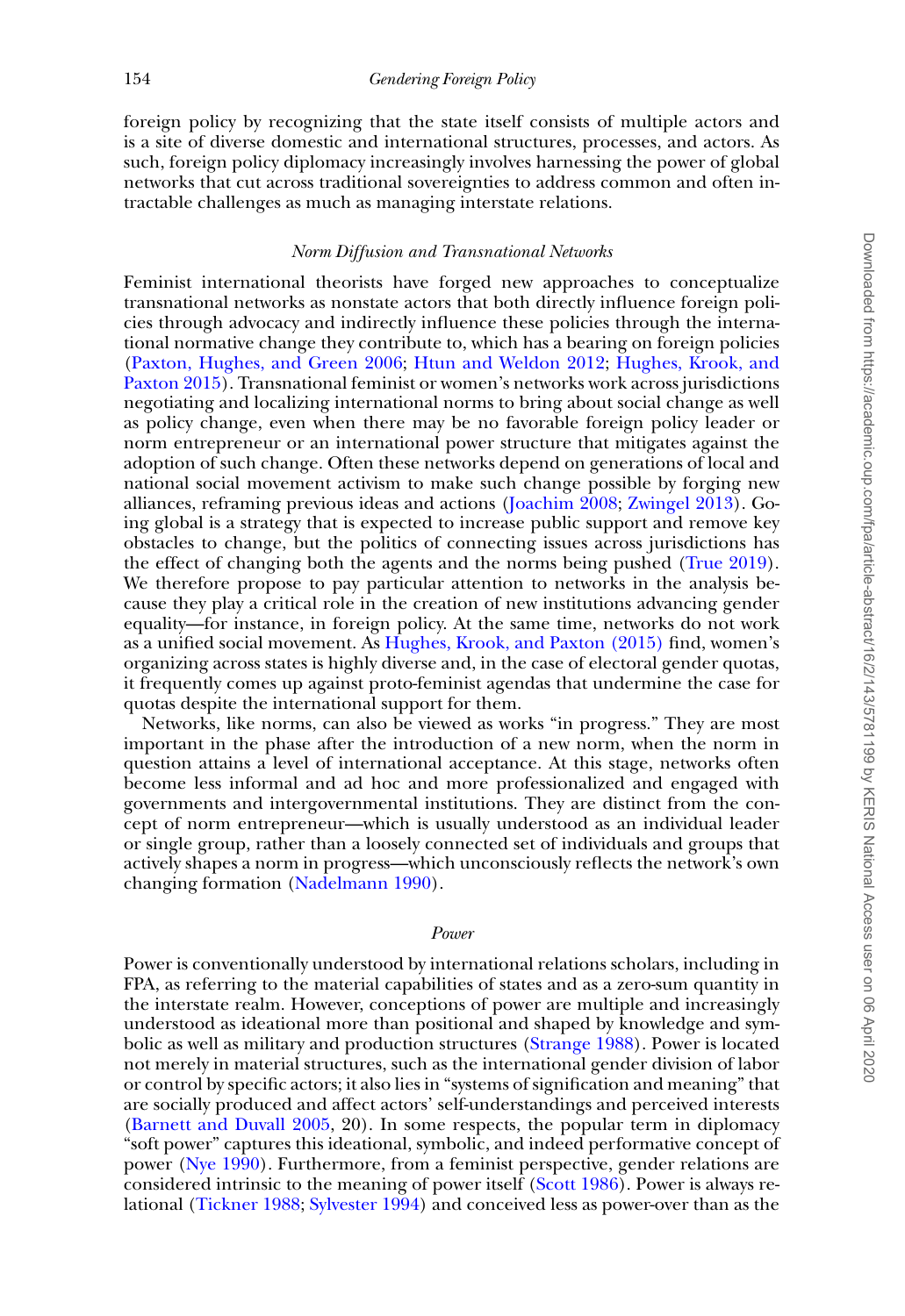<span id="page-12-0"></span>

|                        | Continuity and change                                                                                                                                                                                                                |  |
|------------------------|--------------------------------------------------------------------------------------------------------------------------------------------------------------------------------------------------------------------------------------|--|
| Power                  | Power of ideas, identities, and material capabilities; relational power,<br>gendered multilevel games; networks                                                                                                                      |  |
| Gender                 | Substantive and descriptive representation; gender mainstreaming; feminist<br>transformative principles                                                                                                                              |  |
| Leadership             | Norm entrepreneurs; leaders-followers, leadership styles (status-quo,<br>gender-sensitive, gender-inclusive, transformative)                                                                                                         |  |
| Practice               | Gendered practices (feminine, masculine); national role conception (e.g.,<br>state feminism); domestic-international coalition building, foreign policy<br>coordination                                                              |  |
| Norm diffusion         | Specific areas of norm promotion; degree of embeddedness and<br>institutionalization; linkages between foreign policy spheres; transnational<br>networks                                                                             |  |
| Foreign policy outcome | Liberal rule-based system in trade and security; less militaristic orientation;<br>investment in development aid and humanitarianism; norm adoption in<br>similar and diverse contexts and political domains; soft power/smart power |  |

**Table 2.** Comparative framework on the study of gender and foreign policy.

power to act in concert, which is part of the notion of empowerment—both individual and collective. In the realm of foreign policy, conceived as "gendered, multilevel games," such an understanding of power as relational and shaped by gender, among other facets of identity and structure, seems crucial. Hypermasculine performances of foreign policy that emphasize the use of strong-arm tactics and displays of hard power may seriously constrain the possibility for pro-gender norms in foreign policy to come to the fore. Importantly, this approach takes into account the power of identity, the power of ideas, and the power of networks and movements, as well as the material capabilities of states. Most importantly, it captures both in theory and in practice the critical interplay between agency and structure, which can explain the rise as well as the resistance of pro-gender norms in foreign policy, as shown in [table 2.](#page-12-0)

## **Advancing Comparative Analysis**

Comparative analysis of gender in foreign policy can be advanced in a number of ways. By highlighting the variations of pro-gender norms, the theoretical framework enhances analytical precision and generates more robust explanations for the presence, adoption, and practice of pro-gender norms in foreign policy. The framework enables systematic studies, which can track and map cross-national trends, as well as regional and global patterns, with regard to women's status and rights. For instance, variations in pro-gender norms may be traced by examining the extent to which gender representation, gender mainstreaming, and feminist strategies in foreign policy are developed by states. Variations in these gender norms may be explained by assessing (a) the attitudes of beliefs of men and women foreign policy leaders in a state [\(Bjarnegard and Melander 2017\)](#page-17-5), (b) the presence of activists often connected to transnational networks pushing for locally meaningful pro-gender norms and whether or not a state is committed: (c) to advancing the liberal rulesbased system in trade and security whether under the leadership of the United States or not [\(Ikenberry 2011\)](#page-18-35); (d) to a less militaristic orientation as judged by rising or declining military expenditures (e.g., [Barnes and O'Brien 2018\)](#page-17-32); (e) to the level of investment in development aid and humanitarianism as judged by percentage of GDP and by the reception to a country's foreign aid policy by recipient communities [\(Engberg-Pedersen 2018\)](#page-17-33); (f) to norm adoption—as seen in the openness to international policy norm diffusion and networks; and (g) to the relative material power of states versus their attention to symbolic and persuasive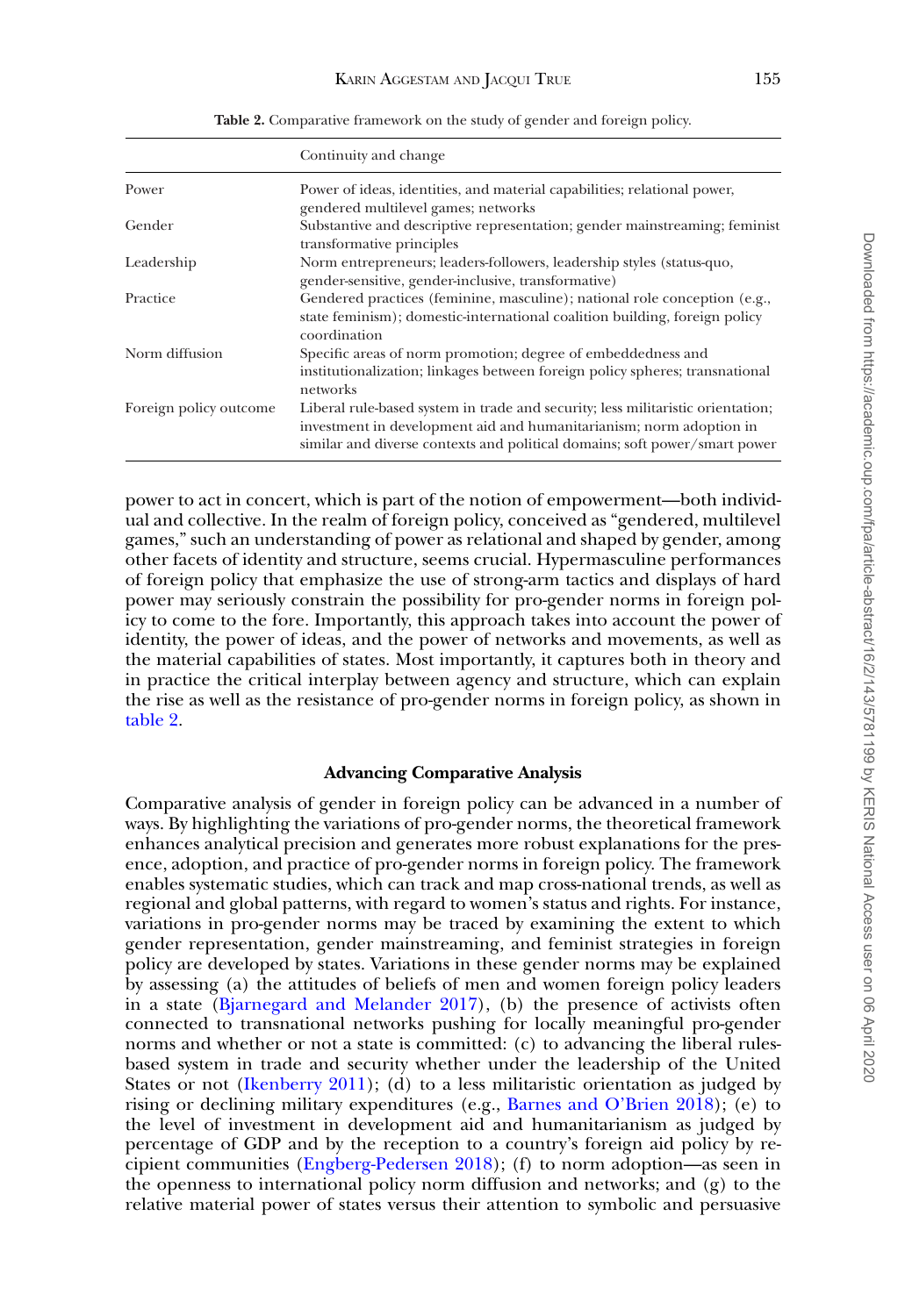power, some elements of which are now judged by indexes that rank states on their public diplomacy or ideological power capabilities, with the latter best expressed in the notion of "soft power" [\(Portland, Facebook, and USC Public Diplomacy 2018\)](#page-18-36).

Our comparative framework guides empirical studies to analyze the degree of embeddedness of pro-gender norms in foreign policy in similar and diverse national contexts, as well as in different foreign policy domains, such as security and defense versus development and humanitarian domains. It is not surprising that the five cases (Australia, Canada, Norway, South Africa, and Sweden) featured in this special issue are all, in effect, middle **powers** in the international system. Though one could argue that some great powers (for example, the United Kingdom and the United States as penholders on WPS in the United Nations Security Council) have also adopted aspects of pro-gender norms in their foreign policies, it is significant that it is the states aspiring to be "middle powers" that have most consistently and explicitly prioritized pro-gender foreign policies. Our case selection reflects this intersection between middle power status in the international realm and the adoption of pro-gender foreign policies as tools of "soft power." As the authors in this issue show, all states—albeit in distinct ways—have promoted their own selfinterest and quest for greater global influence through pro-gender foreign policies. For example, Skjelsbaek and Tryggestad (this issue) discuss how Norway has used its foreign policy investment in WPS to gain political access and influence with the United States. Similarly, Haastrup (this issue) highlights in her article, how South Africa has been able to elevate its regional power status and its credibility on the UN Security Council precisely through its promotion of women's mediators in African conflicts. Thus, various states from the Global North and Global South have seized the opportunity of pro-gender international norms to advance a range of foreign policy goals and their middle power status.

We can compare state foreign policies in terms of how centrally **gender** is articulated within a state's foreign policy orientation and practice. In this issue, we have two cases that have critically labeled their foreign policy "feminist" (Sweden, Canada) and, at least in the Swedish case analyzed by Bergmann-Rosamond (this issue), have developed a framework for promoting cosmopolitan feminist principles across foreign policy domains and two cases that have adopted strategies for mainstreaming gender across foreign policies but without the explicit feminist branding. Lee-Koo's article (this issue) argues, for instance, that Australia has consistently promoted pro-gender norms in foreign aid, humanitarian, and security policy "by stealth," avoiding the open contestation in domestic politics that would be required to credibly promote a feminist foreign policy in the international realm. Norway, by contrast with Sweden, has effectively promoted gender-inclusion in its support of peace processes, without broaching the question of feminism. Norway's foreign policy aims to generate international consensus where feminism may be seen as too provocative and undermining rather than advancing peacemaking, despite the domestic consensus on state feminism.

We can also analyze how transformative the focus on gender in foreign policy is. For example, in the Swedish case, the impetus is to transform patriarchal structures of gender inequality especially in conflict-affected countries; whereas in Canada, the adoption of a feminist international assistance policy, Parisi (this issue) argues, is informed by instrumentalized assumptions of women as agents of economic development and growth in the Global South with little attention to men or masculinities and how they might enable and/or constrain processes of development and change. Gender equality norms that highlight the socially constructed nature of masculinity and femininity are highly contested internationally. Some states reinforce essentialist understandings of gender, while others seek to challenge both the gender hierarchy between men and women and the binary conception of gender identity. For instance, as Haastrup argues, South Africa has consistently promoted the visible representation of women in foreign policy decision-making forums since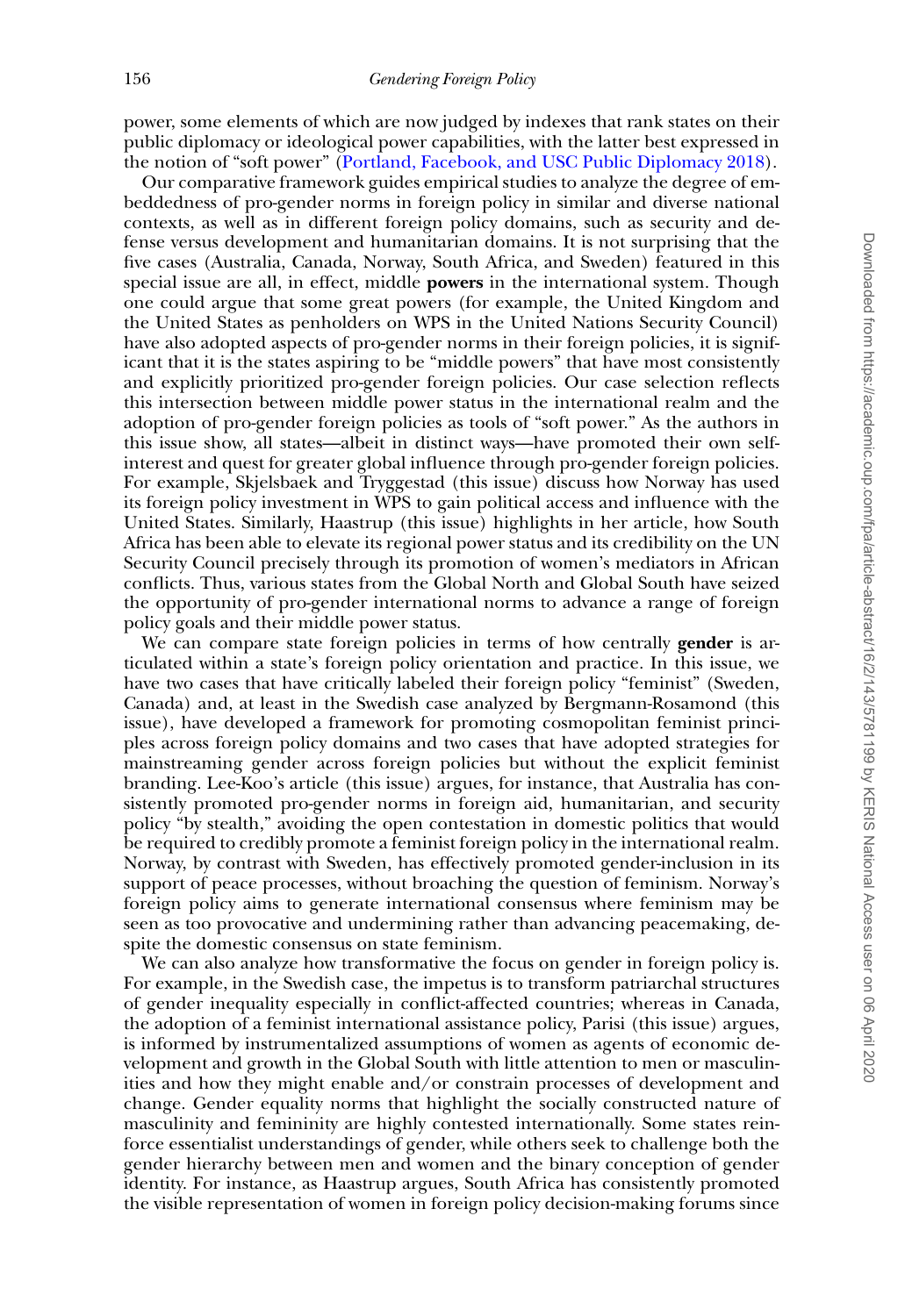the 1990s, but rarely has it addressed substantive issues of gender justice in foreign policy.

The articles in the special issue reveal the significance of **leadership** in the promotion of pro-gender foreign policy. We posit that we are unlikely to see foreign policy change driven by pro-gender norms without significant women's or male feminist leadership. As [Bashevkin \(2018\)](#page-17-34) shows in her analysis of successive US administrations, not all women secretaries of state have supported pro-gender norms. In this issue, all cases of pro–gender equality foreign policy consist of some degree of individual leadership—if not the political leader or minister in the foreign policy portfolio. The agency of leaders such as Margot Wallström in Sweden, Julie Bishop in Australia, Gro-Harlem Brundtland historically in Norway, Nkozasana Dlamini-Zuma in South Africa, and Justin Trudeau/Chrystia Freeland in Canada has been critical in seizing the opportunity for pro-gender foreign policies. These leaders have all sought to mark themselves out in the political and international realm through their advocacy of pro-gender-equality or feminist foreign policy. Their leadership styles, however, can be compared both in terms of their projection of masculine and feminine power and their foreign policy approach. Some leaders (e.g., Dlamini-Zuma in South Africa) have prioritized gender-inclusion in foreign policy by advocating for diverse actors to be involved in foreign policy, while other leaders have sought to make foreign policies more "gender-sensitive," mainstreaming gender analysis into foreign aid spending and development programs (e.g., Bishop in Australia, Freeland in Canada). In a more far-reaching way, other leaders, such as Margot Wallström in Sweden, have aspired to transform the unequal, gendered structures of international politics through foreign policy. There are obvious strengths and weaknesses in the extent to which pro-gender foreign policy can be advanced through the leadership of individuals. If feminist or pro-gender foreign policies are too closely linked to the particular personalities and legacies of leaders, then they may not be sustained following a change in government or minister or adequately institutionalized within the bureaucratic structures of the foreign policy machinery. At the same time, charismatic foreign policy leaders may be able to generate a wide followership for pro-gender foreign policies that can promote both their domestic embeddedness and international influence.

In the cases of Sweden, Norway, and Canada, the advancement of pro-gender norms in foreign policy **practice** corresponds with their long-held self-images as "good" and/or "women-friendly" states. Gender equality has been widely institutionalized and domestically embedded in the state feminism practiced by Sweden and Norway. As such, their foreign policy role conception reflects the states' bureaucratic capacities to practically implement pro-gender norms in foreign policy. For instance, Bergman-Rosamond shows in her analysis of Sweden how the launching of a feminist foreign policy emerged from the long-held humanistic idea of "gender cosmopolitanism." Likewise, Norway has invested considerable resources over the last decade to become a "superpower" in peacemaking. Increasing professionalization of diplomats and institutionalization of pro-gender norms has made possible the advancement of gender-inclusive peace processes. In the case of Canada, Parisi shows in her analysis how the country under Trudeau's leadership has been "rebranding" itself through its practices of feminist international development assistance, which are part of broader efforts to project an image of Canada as a compassionate and generous member of the global community.

It is striking that in all the cases in this special issue, the global **diffusion** of pro-gender norms has been perceived as a "window of opportunity" for foreign policy change. Without a doubt, the adoption of UNCR 1325 in 2000 and the global mobilization around the WPS agenda have provided an incentive structure for states to advance pro-gender norms. Moreover, transnational networks and "women-friendly" coalition building among states have been visible in various international fora as a way to advance pro-gender norms. At the same time, norm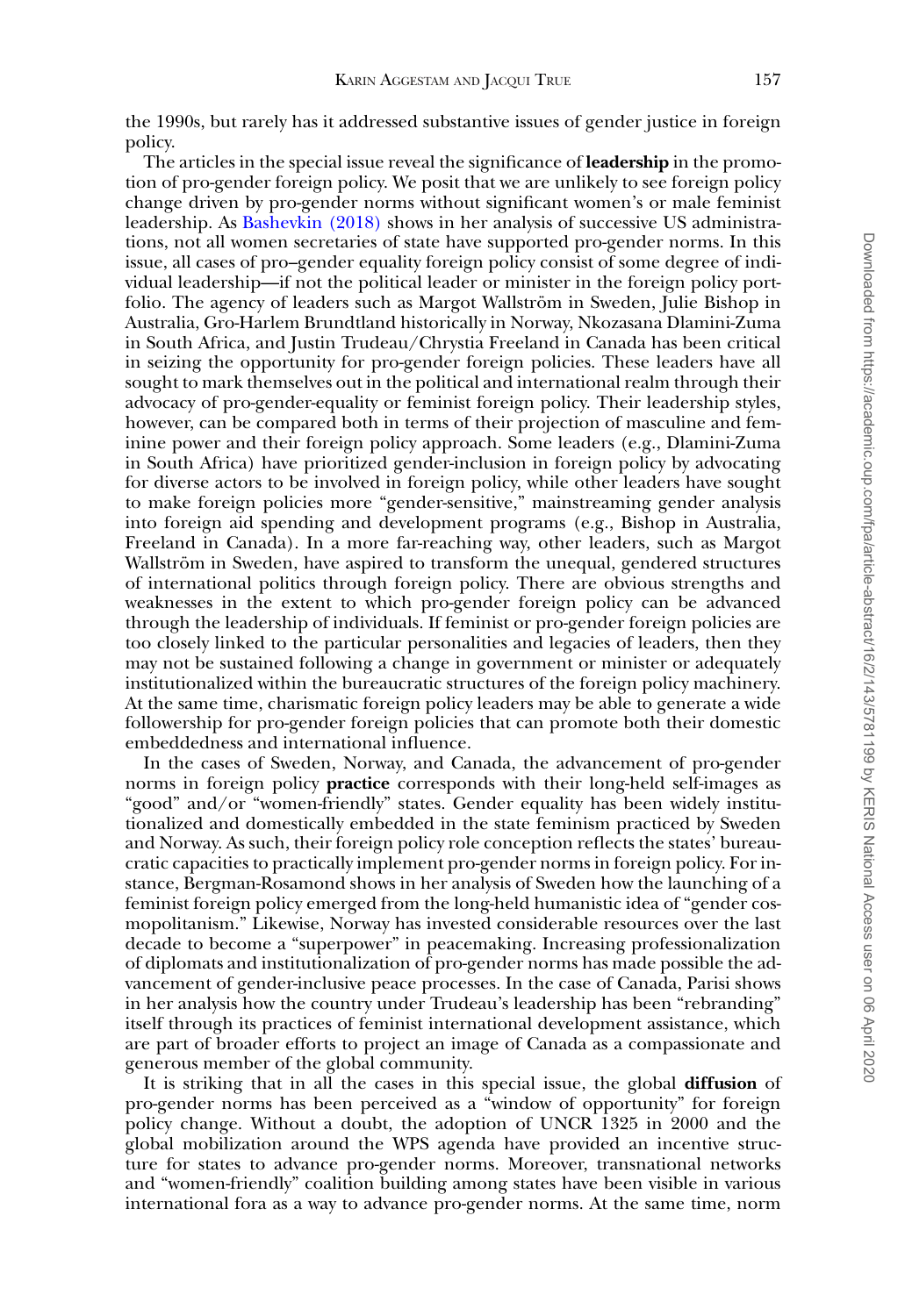diffusion requires both contestation and consensus-building. In this regard, Sweden and Canada stand out as driving forces in expanding the space for a "feminist" framing of foreign policy. Their public commitments have been met with praise, contestation, and resistance. In contrast, Australia and Norway have opted for consensusbuilding strategies and gender mainstreaming.

In the cases featured in this issue, we can observe a selective approach to the advancement of pro-gender **foreign policy outcomes**. The favored areas for integrating these norms have corresponded chiefly to the WPS agenda, such as promoting women's participation in peace processes and peacekeeping, supporting women's economic empowerment, and preventing and combatting gendered violence. As Haastrup reveals in her analysis of South Africa, the country's projection of pro-gender norms abroad has been a way of silencing critiques of the pervasiveness of gendered violence at home. Canada also provides an illustration of selective promotion of feminism in its international development assistance while its NATO member military expenditures are on the rise. Likewise, rhetorically, Sweden is committed to a comprehensive feminist foreign policy in all its areas, and yet, pragmatism, compromises, and trade-offs between the diplomacy and defense foreign policy domains are constantly made. It is apparent in all the cases in this issue that the advancement of pro-gender norms is framed as both "smart politics" and "smart economics" in the national interest and as integral to the liberal rule-based order and its reinforcement. Given that the multilateral world order is today being progressively undermined by an increasing number of states, we expect that the incentive structures and windows of opportunity for the advancement of pro-gender norms could easily shift.

The cross-national comparison in this issue indicates the progress that has been made in a number of countries toward pro-gender and/or feminist foreign policy. Yet, a major question is how transformative and resilient this foreign policy change is? The rise of illiberal democracies, right-wing populism, and authoritarian leaders around the world has brought with it the striking remasculinization of contemporary global politics. The attack, in particular, on women's reproductive rights and bodily autonomy suggests the possibility for significant regression in pro-gender foreign policy outcomes. Hence, in critically assessing continuity and change in pro-gender norms in foreign policy, we need to pay particular attention to the presence and dynamics of gendered multilevel games. Analyzing three interrelated and mutually constituted conditions of agency (transformative leadership), practice (degree of institutionalization), and structure (favoring conditions) enables us to explain change and continuity in foreign policy with greater precision. This special issue shows how political leaders in many cases act as critical agents for foreign policy change. At the same time, leadership rotation, as in the case of the former foreign ministers Julie Bishop and Margot Wallström, raises questions regarding the continuity of pro-gender foreign policy. If these norms and practices are not consolidated within the foreign policy bureaucracy and wider national role conception, it is most likely that pro-gender norms may rescind in significance. Yet, Norway provides a contrasting example where the integration of pro-gender norms has been "depersonalized" and less reliant on leadership. Instead, greater attention has been given to processes of institutionalization and professionalization of gender-sensitive foreign policy practices. As such, the continuity depends to a large extent on the degree of embeddedness of pro-gender norms in foreign policy practices and bureaucratic structures. As Parisi illustrates in the case of Canada, during the reign of the right-wing government of Harper, "femocrats" were able to continue their work on gender equality despite shifting government priorities.

Yet, there exist global incentive structures that provide agents and enable practices with an overarching rationale for pursuing pro-gender norms in foreign policy. As noted in all of the case analyses, the prospect of short-term gains of economic growth, security, and sustainable peace have been used as persuasive arguments for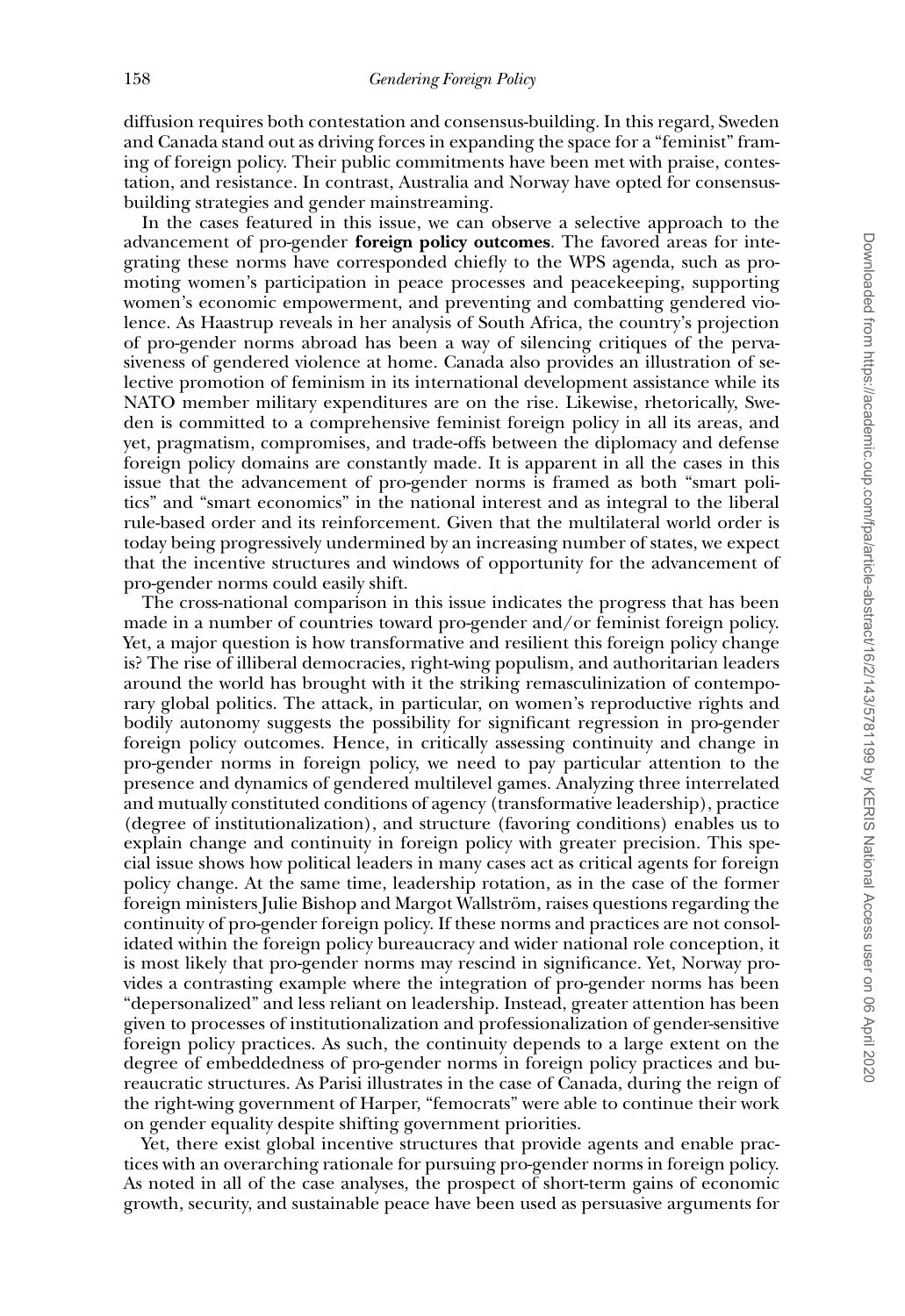pro-gender foreign policy change. But what happens when a shifting international environment makes it increasingly difficult to pursue soft power arguments, tools, and practices? Patriarchal structures are deeply entrenched in states and global politics and take time to transform. The feminist "pragmatist" approach to smart economics and politics may be limited and vulnerable when, for instance, confronted with the rise of hypermasculine leaders. If the present rule-based liberal order is further eroded, there is a greater risk of gender backlash against transformative foreign policy and regression to traditional foreign policy. Hence, contestation through antagonistic discourses and nonimplementation as a way of resisting pro-gender norms may characterize global politics in the future (cf. [True and Wiener 2019\)](#page-19-21).

#### **Conclusion**

Over the last decade, a growing number of countries have adopted pro-gender norms as part of their foreign policies. Hence, we argue that the time is ripe to explore and explain this development. As theoretical and empirical knowledge is still scarce, we propose as a first step to compare cases of pro–gender equality state foreign policy. In this article, we have therefore advanced a theoretical framework gendering foreign policy as a way of spurring scholarship in the field and encouraging more systematic studies. The framework harnesses feminist international theory and foreign policy analysis to generate new conceptualizations. To facilitate explanation, it synthesizes the broader international relations scholarship on leadership and norm entrepreneurship, transnational networks, foreign policy orientation and state identity, and different conceptions and projections of power. In seeking to develop a new field of gender and comparative foreign policy, we argue that continuity and change is crucial to focus on given that gender equality and women's rights norms are among the most contested political phenomena globally. We do not expect there to be a linear, progressive trajectory wherein more and more states adopt pro–gender equality or feminist strategies in foreign policy. Rather, the theoretical framework here can be equally used to examine advances and setbacks or challenges to pro-gender norms in foreign policy. Above all, the approach we propose, which identifies and explains pro-gender norms, should transform the way foreign policymaking and foreign policy leadership have been studied in, to date, a largely "gender blind" field [\(Hudson 2005\)](#page-18-28).

#### **References**

- <span id="page-16-4"></span>ACHARYA, AMITAV. 2004. "How Ideas Spread: Whose Norms Matter?" *International Organization* 58 (2): 239– 75.
- <span id="page-16-0"></span>AGGESTAM, KARIN. 2019. "WPS, Peace Agreements and Negotiations." In *The Oxford University Press Handbook on Women, Peace, Security*, edited by Sara Davies and Jacqui True, 815–29. Oxford: Oxford University Press.
- <span id="page-16-1"></span>AGGESTAM, KARIN, AND ANNIKA BERGMAN-ROSAMOND. 2016. "Swedish Feminist Foreign Policy in the Making." *Ethics and International Affairs* 30 (3): 323–34.
- <span id="page-16-3"></span>AGGESTAM, KARIN, ANNIKA BERGMAN ROSAMOND, AND ANNICA KRONSELL. 2019. "Theorising Feminist Foreign Policy." *International Relations* 33 (1): 23–39.
- <span id="page-16-5"></span>AGGESTAM, KARIN, AND ISAK SVENSSON. 2018. "Where Are the Women in Peace Mediation?" In *Gendering Diplomacy and International Negotiation*, edited by Karin Aggestam and Ann Town, 149–68. Basingstoke, UK: Palgrave: Macmillan.
- <span id="page-16-6"></span>AGGESTAM, KARIN, AND ANN TOWNS, eds. 2018. *Gendering Diplomacy and International Negotiation*. Basingstoke, UK: Palgrave: Macmillan.
- <span id="page-16-2"></span>AGGESTAM, KARIN, AND ANN TOWNS. 2019. "The Gender Turn in Diplomacy." *International Feminist Journal of Politics* 21 (1): 9–28.
- <span id="page-16-7"></span>AGGESTAM, LISBETH. 2004. *A European Foreign Policy? Role Conceptions and the Politics of Identity in Britain, France and Germany*. Stockholm: Department of Political Science, Stockholm University.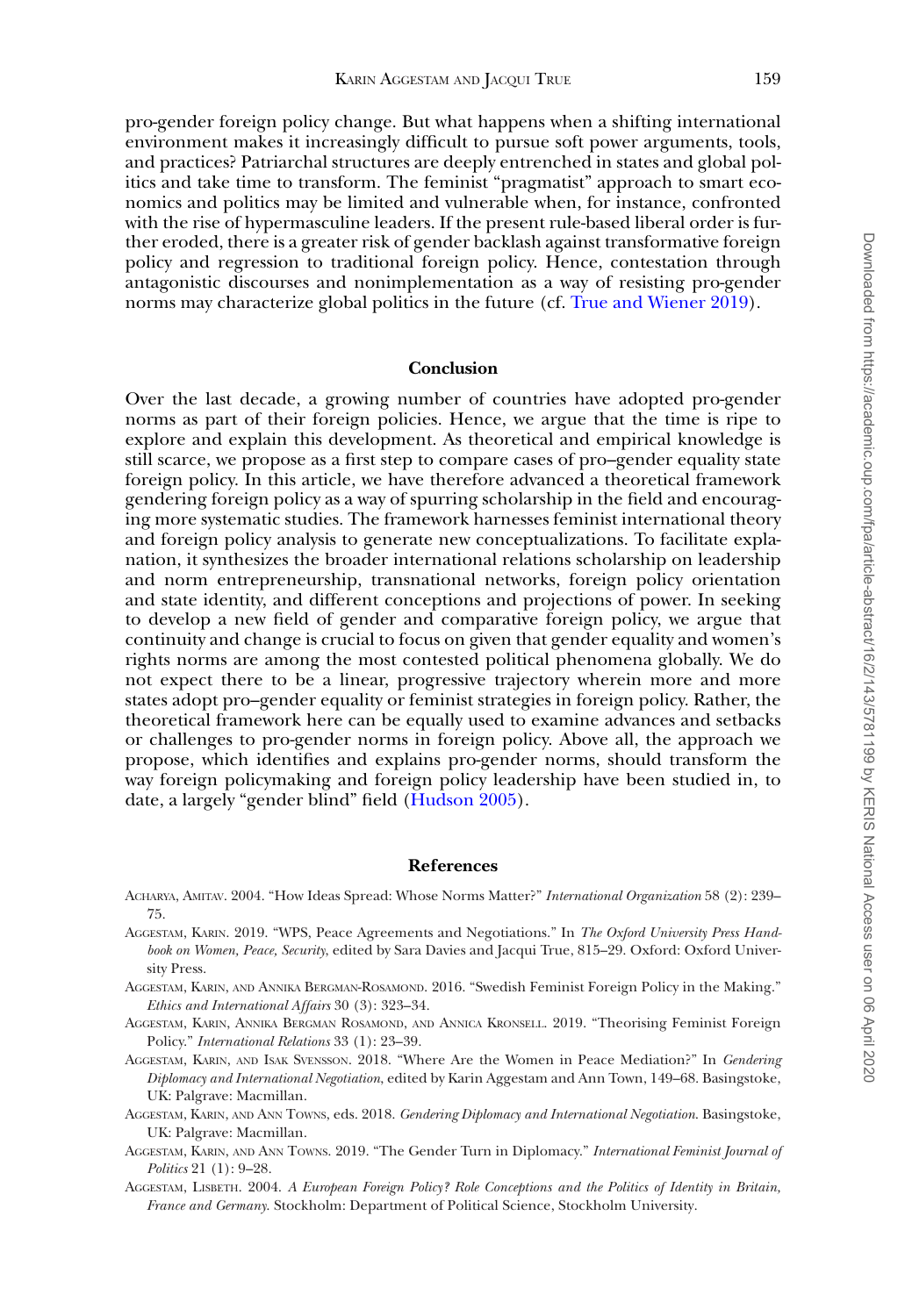- <span id="page-17-25"></span>AGGESTAM, LISBETH, AND MARKUS JOHANSSON. 2017. "The Leadership Paradox in EU Foreign Policy." *Journal of Common Market Studies* 55 (6): 1203–20.
- <span id="page-17-16"></span>ALLISON, GRAHAM. 1971. *Essence of Decision: Explaining the Cuban Missile Crisis*. 1st ed. Boston, MA: Little Brown.
- <span id="page-17-13"></span>BACCHI, CAROL. 1999. *Women, Policy and Politics*. London: Sage.
- <span id="page-17-32"></span>BARNES, TIFFANY D., AND DIANA O'BRIEN. 2018. "Defending the Realm." *American Journal of Political Science* 62 (2): 355–68.
- <span id="page-17-20"></span>BARNETT, MICHAEL. 1999. "Culture, Strategy and Foreign Policy Change." *European Journal of International Relations* 5(1): 5–36.
- <span id="page-17-31"></span>BARNETT, MICHAEL, AND RAYMOND DUVALL. 2005. "Power in International Politics." *International Organization* 59: 39–75.
- <span id="page-17-27"></span>BASHEVKIN, SYLVIA. 2014. "Numerical and Policy Representation on the International Stage." *International Political Science Review* 35 (4): 409–29.

<span id="page-17-34"></span>———. 2018. *Women as Foreign Policy Leaders*. Oxford: Oxford University Press.

- BELL, CHRISTINE. 2015. *Text and Context: Evaluating Peace Agreements for their "gender perspective".* [Political Settlements Research Programme Report. Available at](https://www.research.ed.ac.uk/portal/files/23462551/Text_and_Context_11_October_2015.pdf) https://www.research.ed.ac.uk/ portal/files/23462551/Text\_and\_Context\_11\_October\_2015.pdf.
- <span id="page-17-7"></span>BILGIC, ALI. 2016. *Turkey, Power and the West: Gendered International Relations and Foreign Policy*. London: I.B. Tauris.
- <span id="page-17-5"></span>BJARNEGARD, ELIN, AND ERIK MELANDER. 2017. "Pacific Men: How the Feminist Gap Explains Hostility." *The Pacific Review* 30 (4): 478–93.

<span id="page-17-17"></span>BRECHER, MICHAEL. 1972. *The Foreign Policy System of Israel*. Don Mills, ON, Canada: Oxford University Press.

- <span id="page-17-23"></span><span id="page-17-21"></span>CARLSNAES, WALTER. 1992. "The Agency-Structure Problem in Foreign Policy Analysis." *International Studies Quarterly* 36 (3): 245–70.
	- ———. 2002. "Foreign Policy." In *Handbook of International Relations*, edited by Walter Carlsnaes, Thomas Risse and Beth Simmons. London: Sage Publications.
- <span id="page-17-24"></span>CASSIDY, JENNIFER, ed. 2018. *Gender and Diplomacy*. London: Routledge.
- <span id="page-17-19"></span>CHECKEL, JEFFREY. 1999. "Norms, Institutions, and National Identity in Contemporary Europe." *International Studies Quarterly* 43 (1): 84–114.
- <span id="page-17-4"></span>CHINKIN, CHRISTINE. 2019. "Adoption of 1325 Resolution." In *The Oxford Handbook on Women, Peace and Security*, Sara E. Davies and Jacqui True, eds. New York: Oxford University Press.
- <span id="page-17-2"></span>CLINTON, HILLARY. 2010. "Development in the 21st Century." *Foreign Policy*, January 6, 2010. [https://foreignpolicy.com/2010/01/06/development-in-the-21st-century/.](https://foreignpolicy.com/2010/01/06/development-in-the-21st-century/)
- <span id="page-17-28"></span>DAVIES, SARA E., AND JACQUI TRUE. 2017. "Norm Entrepreneurship in International Politics." *Foreign Policy Analysis* 13 (3): 701–21.
- <span id="page-17-1"></span>DAVIES, SARA E., AND JACQUI TRUE, eds. 2019. *The Oxford Handbook on Women, Peace and Security*. New York: Oxford University Press.
- <span id="page-17-9"></span>EISENSTEIN, HESTER. 1996. *Inside Agitators*. Philadelphia, PA: Temple University Press.
- <span id="page-17-33"></span>ENGBERG-PEDERSEN, LARS. 2018. "Do Norms Travel." *Progress in Development Studies* 18 (3): 153–71.

<span id="page-17-6"></span>ENLOE, CYNTHIA. 2017. *The Big Push*. Berkeley: University of California Press.

- <span id="page-17-12"></span>FINNEMORE, MARTHA. 1996. *National Interests in International Society*. Ithaca, NY: Cornell University Press.
- <span id="page-17-0"></span>GARNER, KAREN. 2010. *Shaping a Global Women's Agenda*. Manchester, UK: Manchester University Press.
- <span id="page-17-26"></span>GENOVESE, MICHAEL A, ed. 1993. *Women as National Leaders*. Newberry Park, CA: Sage Publishers.
- <span id="page-17-14"></span>GEORGE, ALEXANDER. 1993. *Bridging the Gap*. Washington, DC: United States Institute for Peace.
- <span id="page-17-22"></span>GIDDENS, ANTHONY. 1979. *Central Problems in Social Theory*. London: Macmillan Press.
- <span id="page-17-3"></span>GOLDSMITH, BELINDA. 2016. "Australia's Ambassador for Women Urges Other Countries to Appoint Women Champions." *Reuters*. May 19, 2016.
- <span id="page-17-18"></span>GROSS STEIN, JANICE, AND LOUIS W. PAULY. 1992. "Choosing to Cooperate." *International Journal* 47 (2): 199– 201.
- <span id="page-17-8"></span>HENSHAW, ALEXIS L. 2017. "Gender and Foreign Policy." *Oxford Encyclopedia of Politics*. New York: Oxford University Press.
- <span id="page-17-30"></span>HERNES, HELGA. 1987. *Welfare State and Woman Power*. Oslo: Norwegian University Press.
- <span id="page-17-15"></span>HILL, CHRISTOPHER. 2015. *Foreign Policy in the Twenty-First Century*. Basingstoke, UK. Palgrave.
- <span id="page-17-29"></span>HOLSTI, KALEVI. 1970. "National Role Conceptions in the Study of Foreign Policy." *International Studies Quarterly* 14 (3): 233–309.
- HOZIC, AIDA A., AND JACQUI TRUE, eds. 2016. *Scandalous Economics*. Gender in International Relations Series. New York: Oxford University Press.
- <span id="page-17-11"></span><span id="page-17-10"></span>HTUN, MALA, AND LAUREL WELDON. 2012. "The Civic Origins of Progressive Policy Change." *American Political Science Review* 106 (3): 548–69.
	- ———. 2018. *The Logic of Gender Justice*. Cambridge: Cambridge University Press.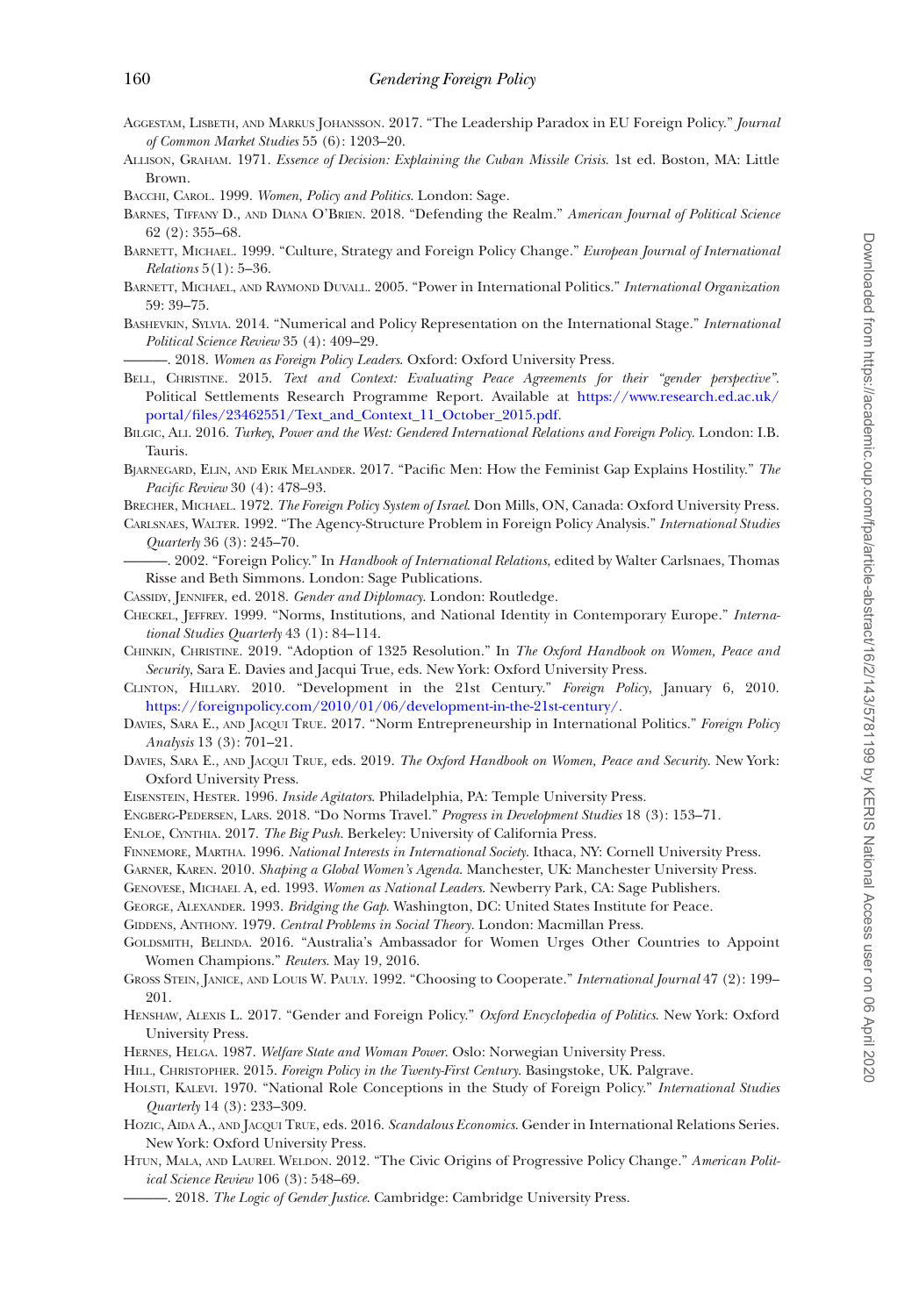- <span id="page-18-28"></span>HUDSON, VALERIE M. 2005. "Foreign Policy Analysis: Actor-Specific Theory and the Ground of International Relations." *Foreign Policy Analysis* 1 (1): 1–30.
- <span id="page-18-25"></span>HUDSON, VALERIE. 2014. *Foreign Policy Analysis: Claissic and Contemporary Theory,* 2nd ed. Lanham: Rowman and Littlefield.
- <span id="page-18-1"></span>HUDSON, VALERIE M., AND PATRICIA LEIDL. 2015. *The Hillary Doctrine*. New York: Columbia University Press.
- <span id="page-18-21"></span>HUGHES, MELANIE M., MONA LENA KROOK, AND PAMELA PAXTON. 2015. "Transnational Women's Activism and the Global Diffusion of Gender Quotas." *International Studies Quarterly* 59 (2): 359–72.
- <span id="page-18-35"></span>IKENBERRY, JOHN G. 2011. *Liberal Leviathan*. Princeton, NJ: Princeton University Press.
- <span id="page-18-7"></span>INGLEHART, RONALD, AND PIPPA NORRIS. 2003. *Rising Tide: Gender Equality and Cultural Change around the World*. Cambridge: Cambridge University Press.
- <span id="page-18-29"></span>IYER, LAKSHMI, ANANDI MANI, PRACHI MISHRA, AND PETIA TOPALOVA. 2011. "The Power of Political Voice." *Harvard Business School Working Papers 11-092*.
- <span id="page-18-6"></span>JEFFORDS, SUSAN. 1989. *The Remasculinization of America after the Vietnam War*. Berkeley: University of California Press.
- <span id="page-18-32"></span>JOACHIM, JUTTA. 2008. *Agenda Setting, the UN, and NGOs: Gender Violence and Reproductive Rights*. Washington DC: Georgetown University Press.
- <span id="page-18-3"></span>KALDOR, MARY. 2012. *New and Old Wars*. Stanford, CA: Stanford University Press.
- <span id="page-18-15"></span>KANTOLA, JOHANNA, AND HANNA MARLENE DAHL. 2005. "Gender and the State." *International Feminist Journal of Politics* 7 (1): 49–70.
- KIMMEL, MICHAEL. 2015. *Angry White Men*. New York: Nation Books.
- <span id="page-18-19"></span>KLOTZ, AUDIE. 1995. *Norms in International Relations*. Ithaca, NY: Cornell University Press, 1999.
- <span id="page-18-2"></span>KRAUSE, JANA, WERNER KRAUSE, AND PIIA BRÄNFORS. 2018. "Women's Participation and Peace Negotiations and the Durability of Peace." *International Interactions* 44 (6): 985–1016.
- <span id="page-18-20"></span>KROOK, MONA-LENA, AND JACQUI TRUE. 2012. "Rethinking the Life Cycles of International Norms." *European Journal of International Relations* 18 (1): 103–27.
- <span id="page-18-22"></span>LOMBARDO, E., P. MEIER, AND M. VERLOO, eds. 2009. *The Discursive Politics of Gender Equality*: New York: Routledge (EU Series).
- <span id="page-18-17"></span>MCBRIDE STETSON, DOROTHY, ed. 2001. *Abortion Politics, Women's Movements, and the Democratic State*. New York: Oxford University Press.
- <span id="page-18-9"></span>MCBRIDE STETSON, DOROTHY, AND AMY MAZUR, eds. 1995. *Comparative State Feminism*. New York: Sage.
- <span id="page-18-4"></span>MCGINTY, ROGER. 2012. "Routine Peace." *Cooperation and Conflict* 47 (3): 287–308.
- <span id="page-18-5"></span>MOUFFE, CHANTAL. 2005. *On the Political*. Abingdon, UK: Routledge.
- <span id="page-18-30"></span>NADELMANN, E. A. 1990. "Global Prohibition Regimes." *International Organization* 44: 479–526.
- <span id="page-18-33"></span>NYE, JOSEPH. 1990. "Soft Power." *Foreign Policy* 80 (Twentieth Anniversary Issue): 153–71.
- <span id="page-18-0"></span>O'REILLY, MARY R. 2016. "Feminist Foreign Policies Are Gaining Popularity, and Increasing the Peace." PRI's *The World*. October 27, 2016.
- <span id="page-18-8"></span>OLSSON, LOUISE, AND THEODORA-ISMENE GIZELIS, eds. 2015. *Gender, Peace and Security: Implementing UN Security Council Resolution 1325*. London: Routledge.
- <span id="page-18-18"></span>OUTSHOORN, JOYCE, ed. 2009. *The Politics of Prostitution*. Cambridge: Cambridge University Press.
- <span id="page-18-13"></span>PARASHAR, S., J. A. TICKNER, AND J. TRUE, eds. 2018. *Revisiting Gendered States*. New York: Oxford University Press.
- <span id="page-18-31"></span>PAXTON, PAMELA, MELANIE HUGHES, AND JENNIFER GREEN. 2006. "The International Women's Movement and Women's Political Representation, 1893–2003." *American Sociological Review* 71: 893–920.
- <span id="page-18-12"></span>PETERSON, V. SPIKE, ed. 1992. *Gendered States*. Boulder, CO: Lynne Rienner Publishers.
- <span id="page-18-36"></span>PORTLAND, FACEBOOK, AND USC CENTER FOR PUBLIC DIPLOMACY. 2018. *Soft Power 30: Global Ranking of Soft Power 2018*. London.
- <span id="page-18-14"></span>PRINGLE, ROSEMARY, AND SOPHIE WATSON. 1992. "Women's Interests and the Post-structuralist State." In *Destabilizing Theory: Contemporary Feminist Debates*, edited by Michele Barrett and Anne Phillips, 53–73. Stanford, CA: Stanford University Press.
- <span id="page-18-26"></span>PUTNAM, ROBERT. 1988. "Diplomacy and Domestic Politics: The Logic of Two-Level Games." *International Organization* 42: 427–60.
- <span id="page-18-23"></span>ROSENAU, JAMES. 1974. *Comparing Foreign Policies: Theories, Findings, and Methods*. New York: John Wiley.
- <span id="page-18-16"></span>SAWER, MARIAN, AND SANDRA L. GREY, eds. 2009. *Women's Movements: Flourishing or in Abeyance*? New York: Routledge.
- <span id="page-18-34"></span>SCOTT, JOAN. W. 1986. "Gender as a Useful Category of Historical Analysis." *The American Historical Review* 91 (5): 1053–75.
- <span id="page-18-11"></span>SHEPHERD, LAURA. 2017. *Gender, UN Peacebuilding, and the Politics of Space*. Oxford: Oxford University Press. SJOBERG, LAURA. 2013. *Gendering Global Conflict*: New York: Columbia University Press.
- <span id="page-18-27"></span><span id="page-18-24"></span><span id="page-18-10"></span>SMITH, STEVE, HADFIELD AMELIA, AND TIM DUNNE, eds. 2016. *Foreign Policy*. Oxford: Oxford University Press. ———. 2017. *Foreign Policy: Theories, Actors, Cases*. Oxford: Oxford University Press.